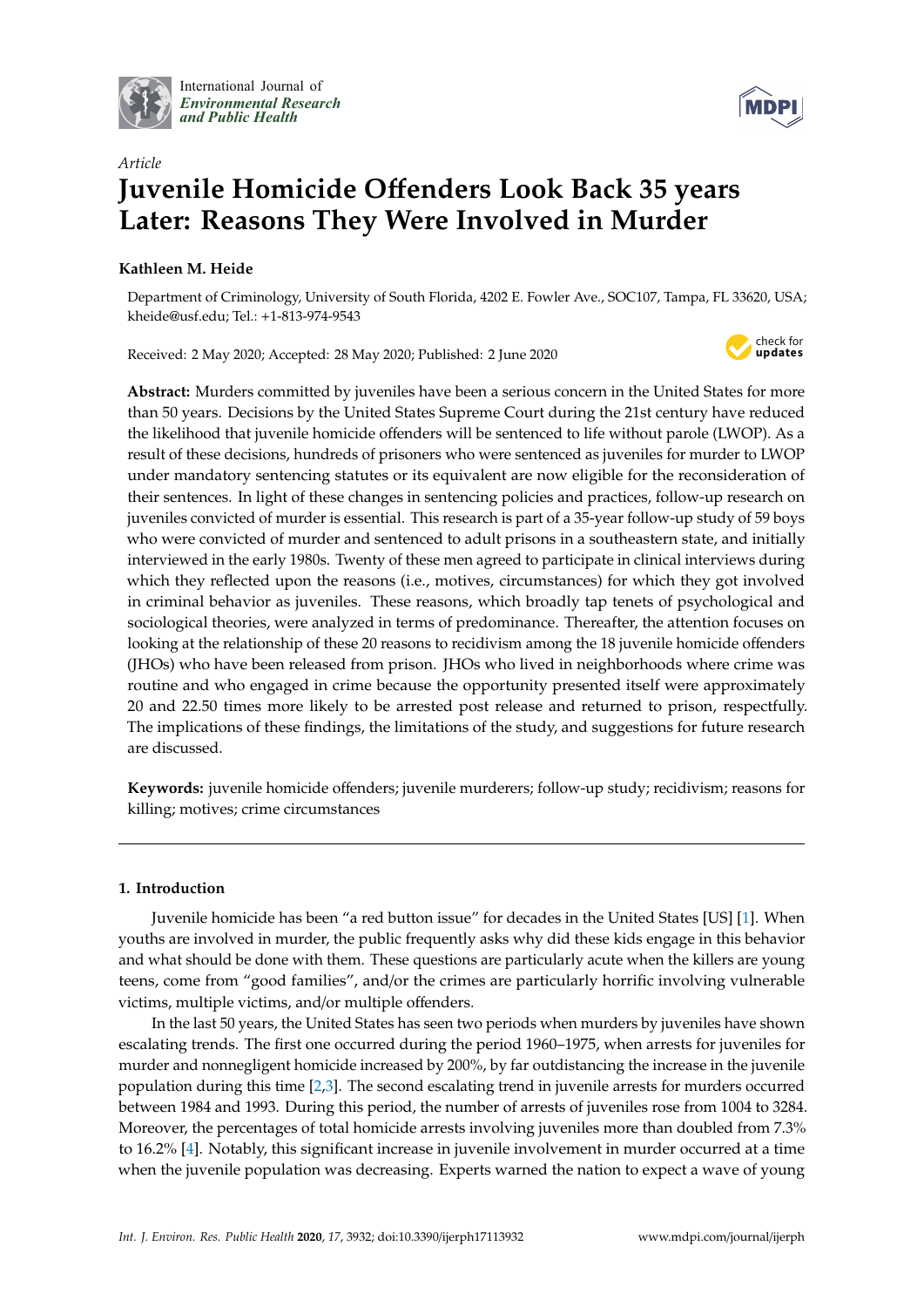"superpredators" [\[5\]](#page-13-4) and forecasted that there would be a continued escalation in murders by juveniles in the forthcoming years when the juvenile population would be increasing [\[6,](#page-13-5)[7\]](#page-13-6).

In response to this dramatic upswing, legislators across the U.S. passed legislation in the late 1980s and 1990s making it easier to transfer juveniles involved in serious crimes, including murder, to adult court. Juveniles who were convicted in the adult criminal justice system during that period, like their adult counterparts, were subjected to capital punishment, life without parole (LWOP), and long prison sentences [\[4\]](#page-13-3). Over the next 30 years, many legal challenges to treating juveniles as adults, particularly when it pertained to the death sentence, were made in response to these policies with varying responses across the United States.

In the 21st century, the United States Supreme Court has heard five cases involving juveniles convicted in the adult system and has provided significant relief to juveniles sentenced to death and life without parole. The Court recognized in these cases that science had established that juveniles are developmentally different from adults. Because their brains are not fully developed, youths under 18 are less equipped to critically evaluate situations and tend to be more impulsive than adults. They are also more subject to peer pressure and limited in their ability to extricate themselves from unfavorable home or neighborhood environments.

In 2005, the Court held in *Roper v. Simmons* that juveniles convicted of murder could not be sentenced to death under the Eighth Amendment's ban against cruel and unusual punishment [\[8\]](#page-13-7). In 2010, in *Graham v. Florida*, the Court applied the Eighth Amendment protection to juveniles sentenced to LWOP for nonhomicides, such as kidnapping and robbery, forbidding that sentence under these conditions [\[9\]](#page-13-8). In 2012, the Court ruled in *Miller v. Alabama* that sentencing juveniles convicted of murder to LWOP under mandatory sentencing statutes constituted cruel and unusual punishment and held that juveniles sentenced to LWOP under these circumstances were entitled to sentencing reviews in which factors in mitigation must be considered [\[10\]](#page-13-9). In 2016, the Court held in *Montgomery v. Louisiana* [\[11\]](#page-13-10) that the Court's ruling in *Miller v. Alabama* applied retroactively. The Court's decision in *Montgomery* meant that more than 2000 prisoners sentenced to mandatory LWOP as juveniles were eligible for resentencing [\[11\]](#page-13-10).

It is important to note that the Supreme Court's rulings in *Miller v. Alabama* did not preclude a trial court from sentencing a juvenile convicted of murder to LWOP. However, based on the Court's recognition of children's diminished culpability and their potential to change in this case, as well as in the prior *Roper* and *Graham* decisions, the Court believed that sentencing juveniles to LWOP would be uncommon. Justice Kagan explained, in writing the majority opinion, that it is extremely difficult to distinguish between a juvenile offender whose crime results from immaturity and the rare juvenile whose crime is indicative of an individual for whom growth and rehabilitation are not possible [\[10\]](#page-13-9).

In the 2016 case of *Tatum v. Arizona*, the Supreme Court vacated the sentence of a juvenile homicide offender sentenced to LWOP even though the trial court judge noted the defendant's age as a mitigating factor prior to imposing its sentence. The Court remanded the case back to the trial court, referring back to its language in *Montgomery v. Louisiana.* The Court reaffirmed that LWOP sentences should be imposed upon only "those rare children whose crimes reflect permanent incorrigibility" [\[12\]](#page-13-11).

Interestingly, the Supreme Court's rulings with respect to the sentencing of juveniles convicted of murder in adult court were decided as murders by juveniles in the U.S. were decreasing. The "bloodbath of violence" predicted for the 21st century by experts did not occur [\[13\]](#page-13-12). In fact, arrests of juveniles for murder has shown a decreasing trend since 1994 when juveniles comprised 16.7% of all homicide arrests [\[4\]](#page-13-3). Juveniles comprised 8%–10% of all homicide arrests from 2001 to 2010; from 2011 to 2018, they comprised less than 8% of all those arrested for murder [\[14](#page-13-13)[,15\]](#page-13-14).

Despite the large decrease in the proportionate involvement by juveniles in arrests for murder, juvenile homicide remains a controversial issue in light of the *Miller v. Alabama* decision. Legislators and courts across the U.S. have struggled to answer what sentence is appropriate for juvenile homicide offender (JHOs) who have previously been sentenced to LWOP for murder [\[16\]](#page-13-15) and what legal procedures must be put in place for a fair hearing [\[17\]](#page-13-16). Appellate courts have had varying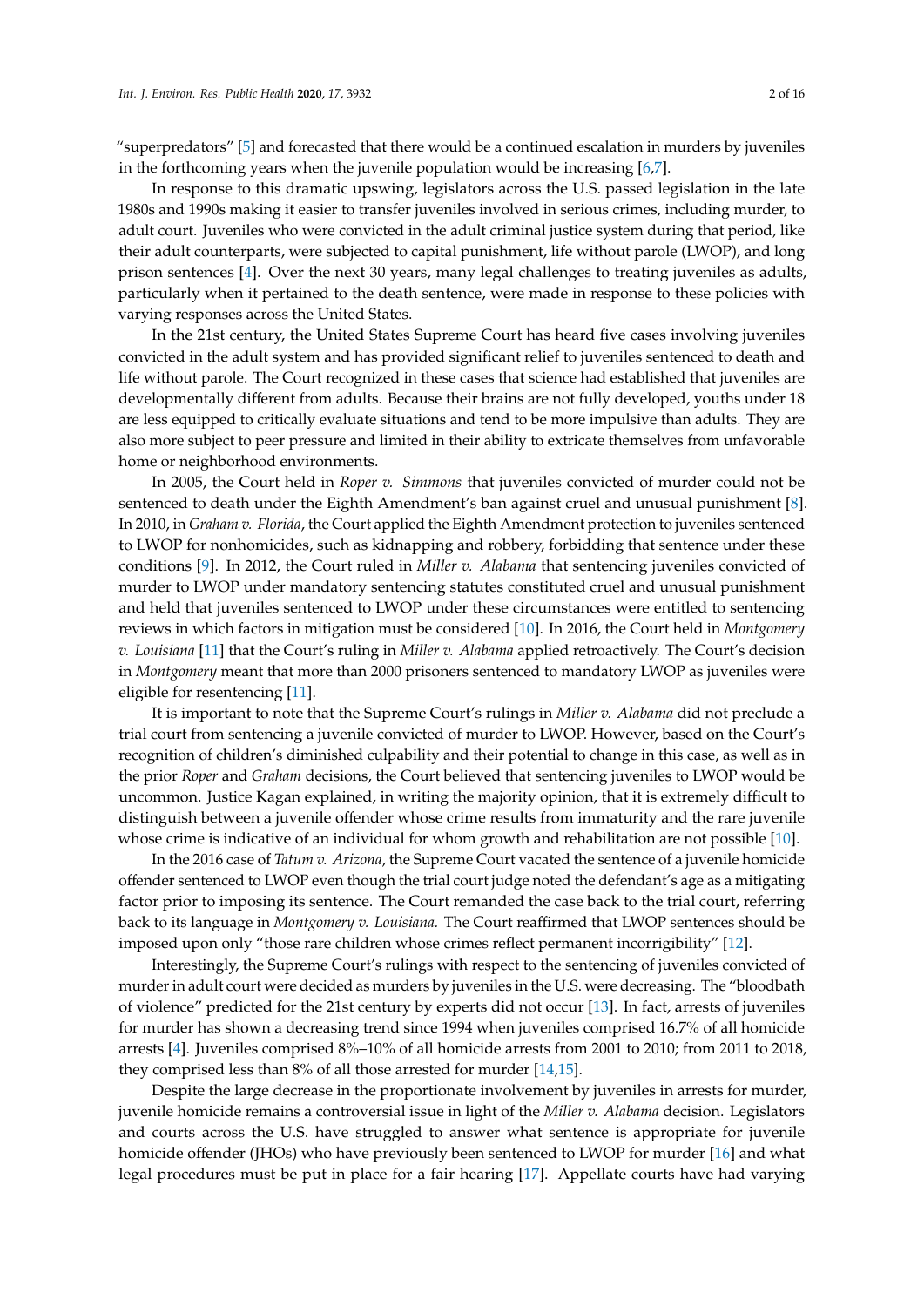interpretations about whether the Miller decision applies to "de facto life without parole" sentences (e.g., 99-year sentence; three consecutive sentences of 30 years) or strictly to LWOP sentences [\[18,](#page-13-17)[19\]](#page-13-18). In March 2020, the United States Supreme Court agreed to hear a case involving a juvenile murderer who was re-sentenced to LWOP by the trial court after his original LWOP sentence was vacated. In *Davis v. Mississippi*, the question before the highest court, which will likely be heard and decided during the 2020–2021 term, is whether the Eighth Amendment requires the trial court to make a finding that the juvenile is "permanently incorrigible", before the sentencing authority may impose a sentence of life without parole [\[20\]](#page-13-19).

Among the most pressing questions facing those who are tasked with the sentencing or re-sentencing of eligible JHOs, or their release in the case of parole boards, is how to decide whether the JHO can be safely released to the community at some future date or whether they are among the rarest of juvenile homicide offenders, "those whose crimes reflect permanent incorrigibility" [\[10\]](#page-13-9), and are beyond rehabilitation. In recent years, scholars have investigated the recidivism of juvenile murderers looking for the correlates that distinguish JHOs who reoffend from those JHOs who do not. These studies provide valuable information about the characteristics of JHOs and their institutional experiences that are helpful in identifying risk.

To the author's knowledge, there is no theory that specifically addresses juvenile homicide. Moreover, there is no study to date that has systematically explored with JHOs why they were involved in homicide. This study is a 35-year follow-up study of a subsample of male juvenile homicide offenders who were convicted of murder or attempted murder in the early 1980s. These "boys" were interviewed shortly after they were incarcerated in adult prison and again 35 years later by the author [\[21\]](#page-14-0). At the time of the follow-up interview, the subjects, who were men in their early 50s, were asked why they were involved in criminal activity, including murder, as juveniles. After responding generally, they were asked approximately 20 questions concerning their motives or the circumstances operating at the time of the homicidal incident.

Although the formal testing of the specific theories of crime was beyond the scope of this study, the individual questions tapped broad tenets of psychological and sociological theories. These tenets were suggested in the initial interviews conducted by the author with the JHOs in the early 1980s. Thirty-five years later the participating adult JHOs were asked if broad constructs from seven sociological theories were factors in their criminal involvement: subcultural [\[22–](#page-14-1)[25\]](#page-14-2), social disorganization [\[26](#page-14-3)[,27\]](#page-14-4), strain [\[28](#page-14-5)[–32\]](#page-14-6), social control [\[33\]](#page-14-7), labeling [\[34](#page-14-8)[,35\]](#page-14-9), radical criminology [\[36](#page-14-10)[,37\]](#page-14-11) and routine activities [\[38\]](#page-14-12). The men were also asked questions relating to psychological concepts in five areas including perceptions, thoughts or beliefs, emotional states, traits, and effects on behavior. These psychological constructs, as will be illustrated later in this article, are associated with cognitive theory [\[39\]](#page-14-13), rational choice theory [\[40\]](#page-14-14), moral development theory [\[41\]](#page-14-15), trait theory [\[42,](#page-14-16)[43\]](#page-14-17), and behavioral theory [\[44\]](#page-14-18).

This article examines the men's responses in relation to their success or failure post-release. Asking individuals to reflect on their reasons for their involvement in murder as juveniles decades later may shed light on the factors that led them to participate in lethal behavior. In addition, their responses may provide insight into possible reasons that they reoffended. Accordingly, their answers may provide helpful information with respect to both prevention and intervention.

#### **2. Literature Review**

The literature on the recidivism of juvenile homicide offenders, although limited, has increased significantly in the 21st century with respect to clinical reports and empirical studies. Clinical accounts consisting of small sample sizes are particularly common when juveniles kill parents [\[45\]](#page-14-19) or when juveniles are involved in sexual homicides [\[46–](#page-14-20)[48\]](#page-14-21).

Twelve studies were identified that reported recidivism rates of JHOs with sample sizes of 20 or more. With one exception, these studies were published in the 21st century; 10 of the 12 were published after the *Miller v. Alabama* decision. Follow-up periods for these studies ranged from one year to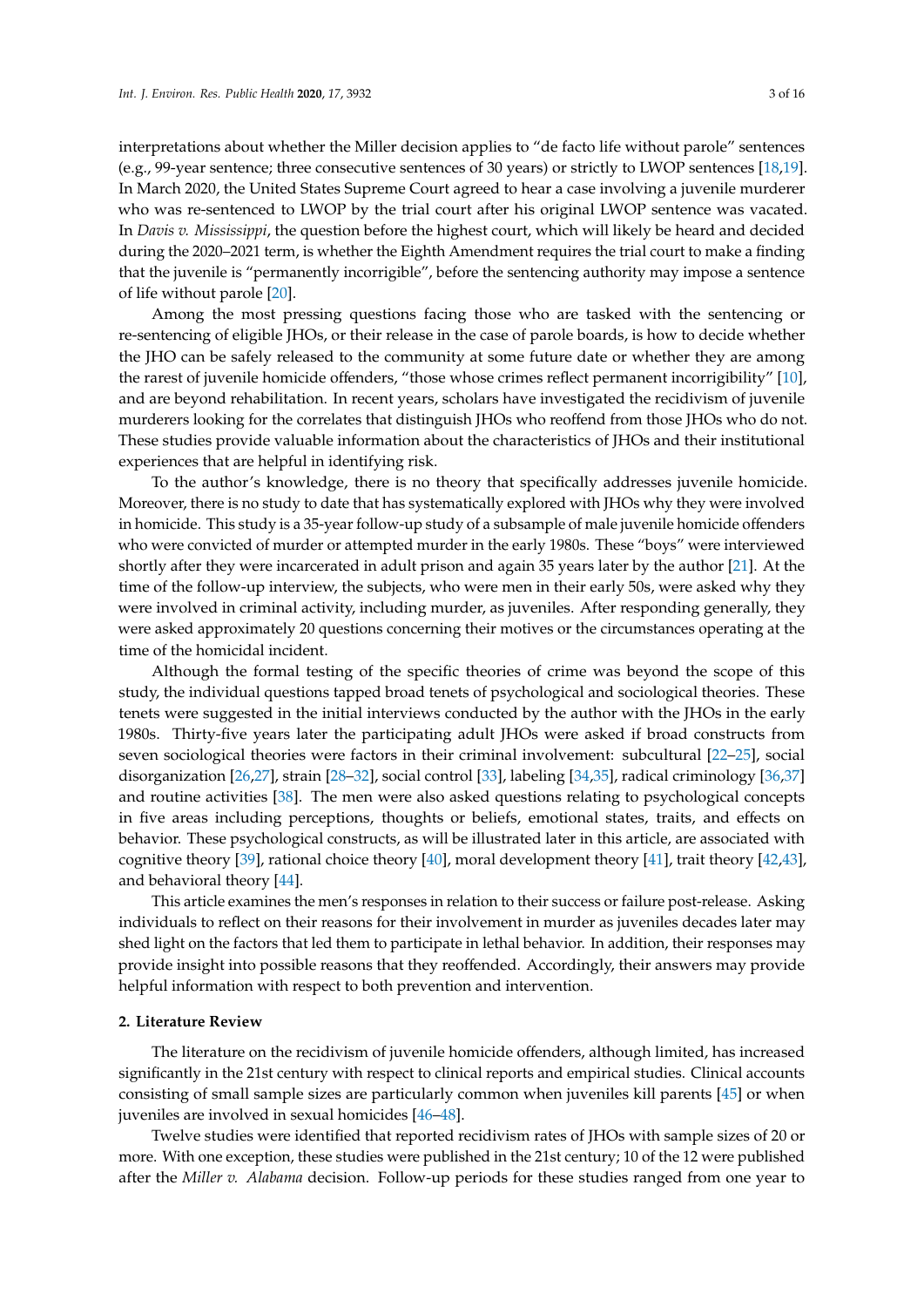35 years. Six of these studies examined JHOs confined in juvenile facilities [\[49](#page-14-22)[–54\]](#page-14-23). The remaining six of these focused on JHOs committed to adult prisons [\[21,](#page-14-0)[55–](#page-15-0)[59\]](#page-15-1).

#### *2.1. Studies of JHOs Incarcerated in Juvenile Justice Facilities*

Hagan [\[50\]](#page-14-24) investigated the recidivism of 20 male juveniles convicted of murder or attempted murder, comparing it with 20 male juveniles convicted of nonhomicide offenses in Wisconsin. The follow-up period extended from five years to more than 16 years after release. Recidivism was nearly the same for the two groups; 60% of the JHO group and 65% of the control group were convicted of another crime post-release. Seven of the 12 JHOs who recidivated committed crimes against persons, but none were involved in another homicide [\[50\]](#page-14-24).

Vries and Liem [\[54\]](#page-14-23) followed up on 137 JHOs released from juvenile facilities in the Netherlands; their sample included both girls and boys. The follow-up period ranged from 1 to 16 years. Fifty-nine percent (n = 81) of the JHOs were convicted of a new offense during the follow-up period which ranged from 1 to 16 years. The recidivists were convicted of two completed murders, 16 attempted murders, and 123 other violent offenses. Significant predictors of recidivism identified after five years included age at first arrest, age at homicide, number of previous offenses, and relationships with delinquent friends [\[54\]](#page-14-23).

Since the *Miller* case was decided, Trulson and his colleagues have conducted at least four published studies investigating the recidivism of JHOs and the correlates of reoffending. Trulson, Caudill, Haerle, and DeLisi [\[52\]](#page-14-25) investigated the interrelationship between gang affiliation and commitment for a gang-related murder with respect to the recidivism of 1804 male serious and violent delinquents incarcerated in a southern correctional facility. This sample contained 338 youth incarcerated for a non-gang-related homicide and 126 youths confined for a gang-related murder. Overall, 50% of the entire sample was arrested for a felony over a three-year period. Multivariate analyses revealed that homicide offenders in general, gang-related homicide offenders, and gang members were significantly more likely to be rearrested for a felony when compared to other serious and violent delinquents. The odds of being arrested for a felony increased 28.5% for gang members, 72.10% for non-gang-related homicide offenders, and 89.4% for gang-related homicide offenders [\[52\]](#page-14-25).

In a second study, 221 JHOs (offender sex not specified) who were committed to juvenile facilities under Texas' blended sentencing structure and released after they had served the juvenile part of their sentences were followed-up by Caudill and Trulson [\[49\]](#page-14-22). During the 10-year post-release period, 58% of the JHOs were arrested for a felony. Three variables were correlated with higher recidivism: shorter time incarcerated, elevated observed program disruption scores, and assaultive behavior towards correctional staff [\[49\]](#page-14-22).

In a third and larger study, Trulson and colleagues [\[53\]](#page-14-26) examined the recidivism rates of 1400 male and female juveniles released from the Texas Youth Commission (TYC). Of the 238 juveniles who were committed to the TYC for homicide offenses, about 58% were rearrested within five years. The JHOs who were male, African American, and were involved in more ward assaults were at significantly greater risk of rearrest, compared to JHOs who were female, White, and participated in less assaultive behavior on the wards. JHOs who participated in the Capital Offender Program (COP), an intense treatment program, who served more time in the TYC, and did not have a record of assaulting other inmates had a significantly lower recidivism rate than JHOs who did not participate in the COP, had shorter stays, and engaged in assaultive behavior towards inmates [\[53\]](#page-14-26).

In a fourth study, Trulson and Caudill [\[51\]](#page-14-27) followed up three years later on 247 male and female JHOs released from the TYC. Thirty-five percent of the sample consisted of juveniles adjudicated for capital homicides; the remaining 65% were convicted of non-capital homicides. Fifty percent of the sample were rearrested within the three-year period; there were no differences in the recidivism of the two groups. Three factors were predictive of recidivism: JHOs who were neglected prior to state institutionalization and who were involved in assaultive behavior in confinement were significantly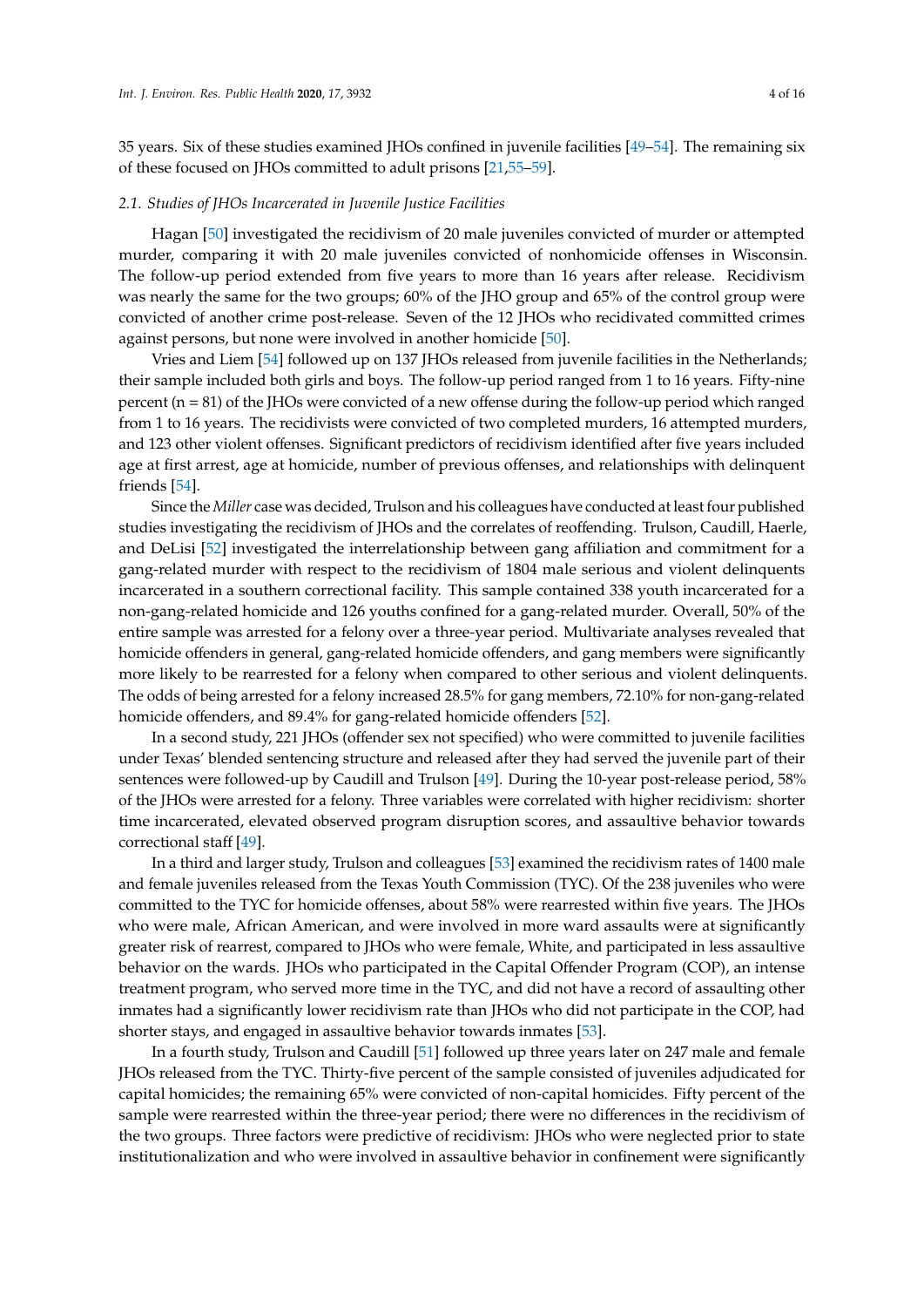more likely to recidivate. In contrast, JHOs who served longer sentences were significantly less likely to reoffend [\[51\]](#page-14-27).

#### *2.2. Studies of JHOs Incarcerated in Adult Prisons*

DiCataldo and colleagues [\[55\]](#page-15-0) followed up on 22 JHOs (offender sex not specified) who served an average of 12.7 years in prison in Massachusetts. Notably, none of these offenders were transferred to adult court and received LWOP. Participants included two groups of JHOs: (1) those not waived to adult court and given a determinate adult sentence; and (2) juveniles automatically waived to adult court when the state law changed and convicted of second-degree murder or manslaughter. The average age of the sample subjects at the time of release was 29 years old. These men were at risk for an average of 7.8 years at the time of the follow-up study. Approximately  $32\%$  (n = 7) of these JHOs had a post-conviction offense;  $18%$  (n = 4) of the sample subjects were convicted of a violent offense; none were convicted of another murder. Recidivists did not differ significantly from non-recidivists with respect to age at the time of release, total time committed, time at risk, community, family, weapons, and mental health problems. The researchers noted, compared to other studies, that recidivism in their study was low and speculated that the age at release might have accounted for the low recidivism rate [\[55\]](#page-15-0).

Heide and colleagues [\[56\]](#page-15-2) conducted five follow-up studies on 59 male JHOs convicted of murder, attempted murder, or manslaughter in adult court and sentenced to adult prisons in a southeastern state. In the first study, the post-release recidivism of the JHOs confined in adult prisons was similar to figures reported above with respect to their counterparts in juvenile facilities. During the 15–17-year follow-up, 73% (n = 43) of the 59 JHOs were released from prison despite receiving long sentences. The mean and median time these JHOs were at risk was 11 years, ranging from 1 to 16 years. Sixty percent of the 43 released JHOs were returned to prison, typically within three years for committing new crimes [\[33\]](#page-14-7). Three of those JHOs killed again [\[4\]](#page-13-3).

Khachatryan, Heide and colleagues [\[58\]](#page-15-3) subsequently conducted a second follow-up study of these 59 JHOs 30 years after their involvement in homicide. This study focused on release and recidivism using arrest data. During the 30-year period that ended in December 2012, the results indicated that three JHOs had died prior to being released. Of the 56 remaining, 48 (81%) were released despite having long sentences in many cases due to vastly different sentencing structures in the 1980s; only eight JHOs were still in prison at that time on the original homicide charges.

Of the 48 released JHOs, 42 (88%) were rearrested and 30 (63%) were rearrested for violent crimes during the follow-up period. The time at risk from release to first arrest for the 42 recidivists averaged 2 years and 6 months, ranging from 1 month to 17 years and 10 months. The time at risk for the six successes was longer than the time for the recidivists; it averaged 12 years and 5 months; it ranged from 3 years and 4 months to 26 years and 3 months. Two more offenders were known to have died after being released, bringing the number of deceased JHOs to five. Regression analysis indicated that JHOs who served shorter sentences (six years or less), relative to those who served longer sentences (seven years or more), were six times more likely to be rearrested for a violent offense. Demographic characteristics and pre-homicide criminal behavior were not related to post-release arrest [\[58\]](#page-15-3).

In the third study, these same JHOs were classified into two groups based on whether the killing or attempted killing occurred during the commission of another crime (e.g., robbery, burglary) or during a conflict. Few differences distinguished the groups. Conflict-oriented JHOs were significantly more likely to use a firearm during the homicidal incident. Crime-oriented offenders were significantly more likely to have co-defendants. The two groups did not differ significantly with respect to other pre-incarceration variables, release from prison, number of post-release arrests, and number of post-release violent crime offenses [\[57\]](#page-15-4).

In the fourth study involving the same sample subjects, several significant differences emerged between the JHOs who had accomplices (group JHOs) and the JHOs who operated by themselves (lone JHOs). Group JHOs, relative to lone JHOs, were more likely to be Black, to have a prior juvenile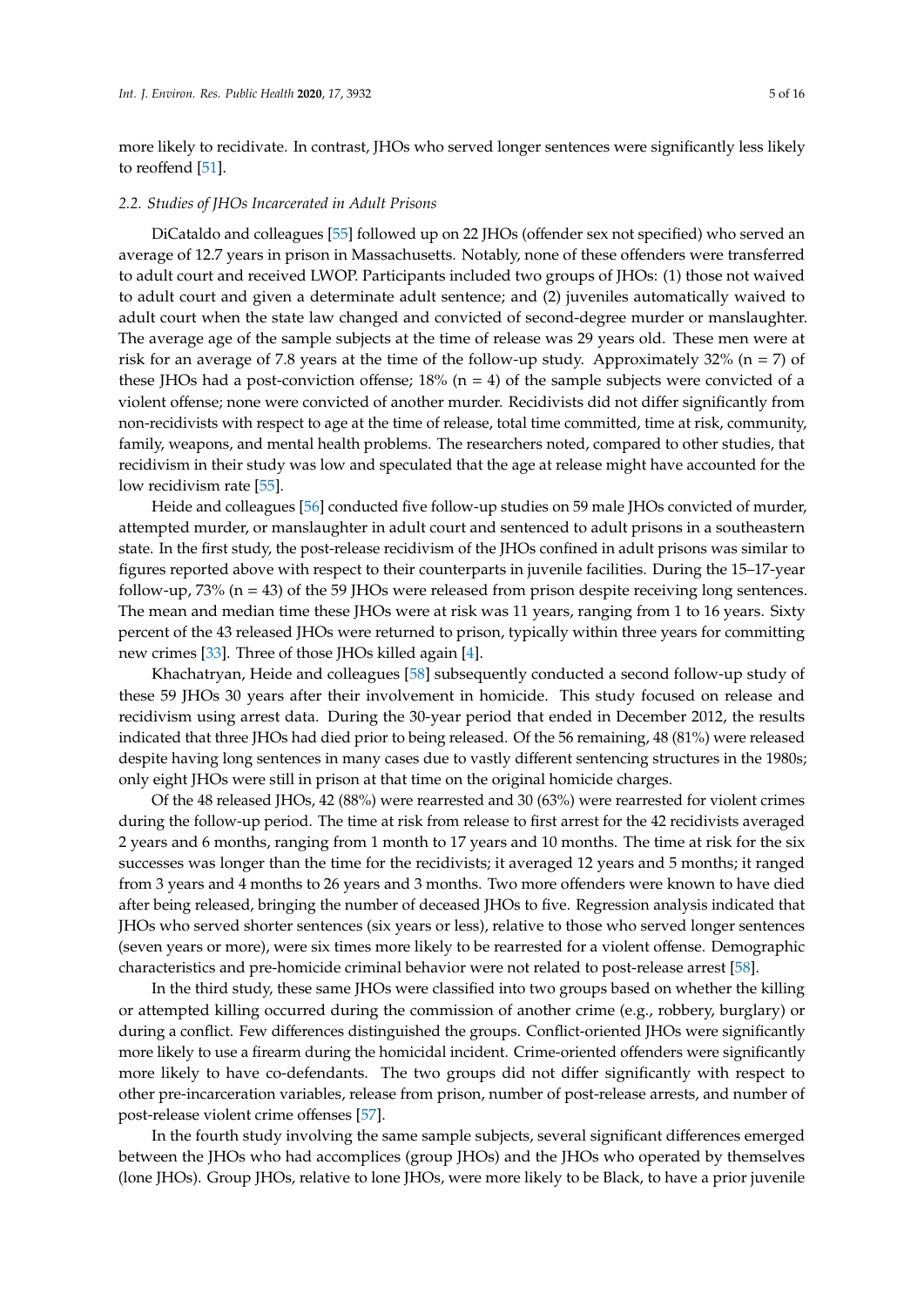record and more prior juvenile arrests, and to be involved in a crime-related homicide and one that targeted a stranger. Compared to lone JHOs, group JHOs were more likely to be released from prison and to be rearrested. No significant differences were found, however, between the two groups with respect to the number of post-release offenses [\[59\]](#page-15-1).

In the fifth study, Heide [\[21\]](#page-14-0) followed up on these 59 JHOs 35 years after their commitment for murder or attempted murder with the intention of interviewing them. At the time of the follow-up, 10 of the original sample subjects were deceased and five could not be located despite repeated attempts. Of the 44 living subjects who were contacted by mail, 22 (50%) agreed to be interviewed about their experiences in prison and, if they had been released from prison, their experiences in the community.

Nineteen of these 22 JHOs had been released from prison during the 35-year period; 11 of them were returned to prison one or more times and were considered failures in this study. The mean time that these 11 men were in the community prior to arrest was 12 months; it ranged from 2 to 42 months. The remaining eight JHOs, considered to be successes, consisted of six offenders who had never been rearrested (average time at risk was 12 years and 3 months), two who had been rearrested each one time for minor violations and remained in the community (time at risk was 3 years and 9 months and 8 years and 5 months), and two JHOs who were released after 30 years and not rearrested (Miller cases, time at risk was 14 months and 60 months). Notably, the average length of time at risk for the successes was higher than for the failures [\[21\]](#page-14-0).

Three variables significantly predicted success, which in this study was defined as not being returned to prison. JHOs who served longer sentences (15 years or more) and those who completed their high school equivalency diplomas (GEDs) were approximately 14 and 12 times more likely to be successful than JHOs who were incarcerated for shorter periods and did not complete their GEDs, respectively. In contrast, JHOs who went back to the old neighborhoods upon release were 93% more likely to be arrested and sent back to prison. Stated another way, JHOs who went back to the old neighborhood were 13.5 times more likely to fail than JHOs who did not return to their home neighborhoods [\[21\]](#page-14-0).

#### *2.3. JHO Recidivism: Summary and Conclusions*

With the exception of the study by DiCataldo and colleagues, the recidivism rates of JHOs in the 12 studies reviewed were at least 50% and often noticeably higher. While the DiCataldo study may seem initially at odds with the others discussed, it is not. DiCalaldo attributed their sample's overall lower arrests and arrests for violent crime to their JHOs being incarcerated for a relatively long time (12.7 years on the average) [\[32\]](#page-14-6). The average length of time JHOs served in DiCataldo's study was indeed longer than the other studies discussed above. Notably, the length of time served was correlated or predictive of success in five of the studies reviewed above [\[21](#page-14-0)[,49](#page-14-22)[,53](#page-14-26)[,55](#page-15-0)[,58\]](#page-15-3).

In the studies by Heide and her colleagues, the average time served by the 48 men released in the 30-year follow-up study was 8 years [\[57–](#page-15-4)[59\]](#page-15-1). The average age of the JHOs at the time of the homicide in both Heide's and DiCataldo's studies was 16. In Heide's studies, on average, the JHOs at the time of their release were less than 25 years of age, that is, approximately four years younger than the JHOs in the study by DiCataldo [\[55\]](#page-15-0). These findings suggest that longer sentences may be associated with greater maturity. It is also interesting to note that another variable, assaultive behavior in confinement, was correlated with post-release behavior in three studies by Trulson and colleagues [\[49,](#page-14-22)[51](#page-14-27)[,53\]](#page-14-26).

The review of these 12 studies indicates that in investigating the correlates of recidivism, researchers have focused on demographic and prior record data, incident-related characteristics, institutional behavior, and post-release behavior. None of these studies asked JHOs about the reasons that they got involved in crime, including murder, approximately 35 years later. The current study is unique in that permits an investigation into the reasons that JHOs became involved in lethal behavior and the recidivism outcome. This study was designed to examine whether the reasons that JHOs participated in violent crime was correlated or predictive of post-release criminal behavior. If the motives and circumstances operating at the time these JHOs were involved in criminal behavior as youths were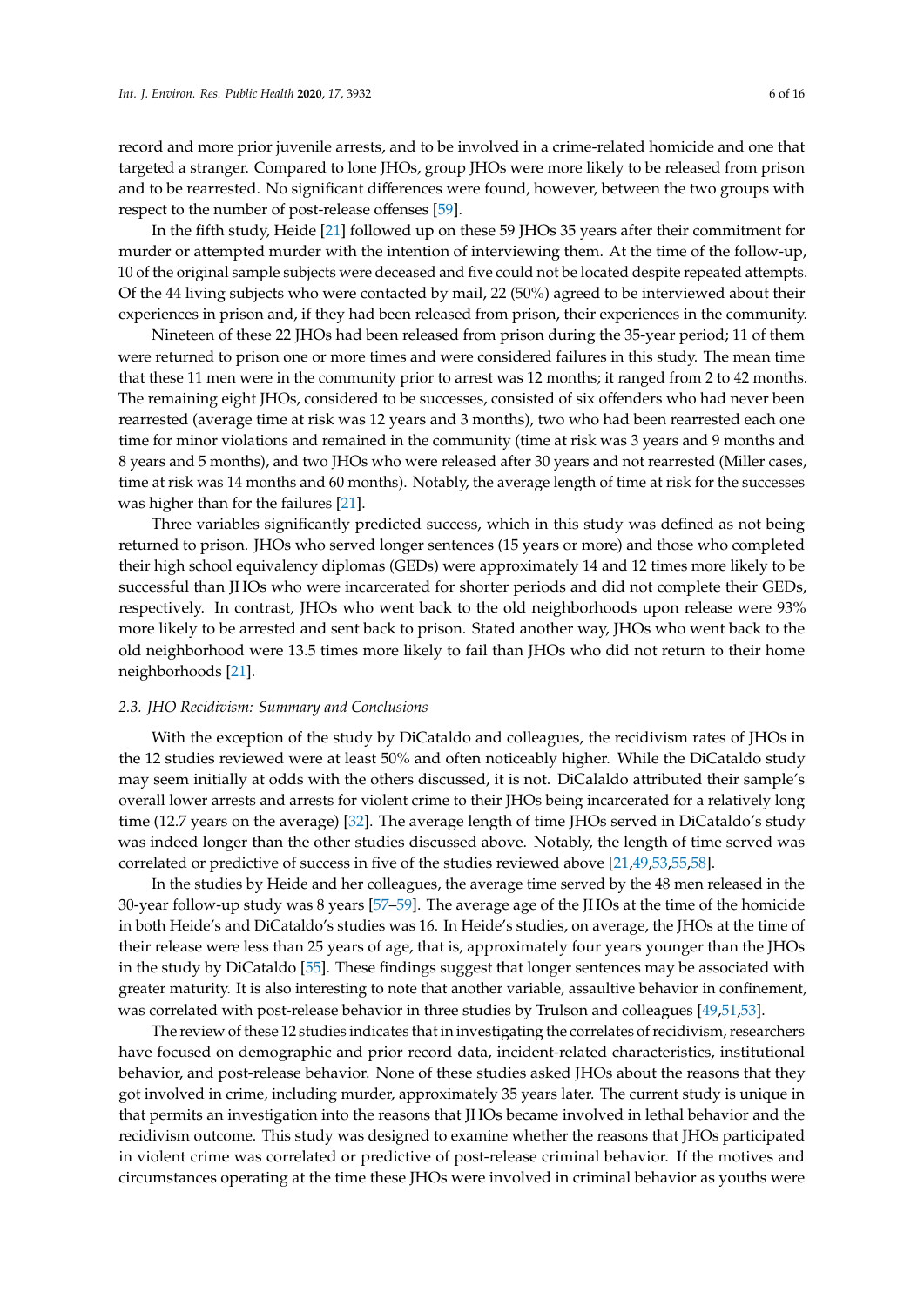correlated with recidivism, it may be possible to devise intervention strategies to reduce the involvement of juveniles in violent crime and the post-release recidivism of adult JHOs.

#### **3. Materials and Methods**

## *3.1. Sample Subjects*

The sample subjects were part of Heide's original study and were in their early 50s when interviewed a second time [\[4,](#page-13-3)[21,](#page-14-0)[33\]](#page-14-7). The 35-year follow-up study was approved by the Institutional Review Board for the Protection of Human Subjects at the University of South Florida (Pro 00035814). As discussed in the literature review, 22 of the 44 original subjects who were alive and could be located consented to be interviewed [\[21\]](#page-14-0).

#### *3.2. Follow-Up Interviews*

The semi-structured interview covered their experiences in prison and if applicable, their post-release and recidivism experiences. In addition, subjects were asked about their thoughts regarding why they got into trouble as juveniles. They were first asked what were the most important reasons for which they got into trouble. Afterwards, they were asked separately if a specific motive or circumstances was "not a factor", "somewhat of a factor", or "a big factor".

This study used a mixed methods approach; it was designed to foster both qualitative and quantitative analyses by including both open-ended and closed-ended questions. For example, the open-ended question regarding why the adult JHOs thought they got into trouble as juveniles lent itself well to qualitative analyses, which will be reported in a subsequent article. Qualitative analyses allowed for the richness of data to be explored in the context of overall themes for sample subjects. The follow-up questions inquiring about specific reasons, which is the focus of this article, permitted quantitative analyses to be performed using an ordinal scale:  $1 =$  not a factor,  $2 =$  somewhat of a factor, and 3 = a big factor. Quantitative analyses made it possible to rank in order the specific motives or circumstances to determine their relative influence from the perspective of the sample subjects.

Although it was beyond the scope of this research to test individual theories, the motives or circumstances, hereafter referred to as reasons, were based on theoretical tenets from major criminological theories. The JHOs were asked if these reasons played a role in them getting into trouble as juveniles. The reasons could be grouped broadly into psychological and sociological themes, although clearly some variables spanned both categories.

The psychological concepts included perceptions, thoughts or beliefs, traits, emotional states, and effects on behavior. This study investigated 12 psychological concepts related to perception (being high on alcohol/drugs), thoughts or beliefs (crime just happened, crime as exciting and fun, an easy way to make money, crime paid, crime was not really wrong), emotional states (a conflict that got out of hand, feeling down, being angry, wanting revenge), traits (impulsivity), and the effects on behavior (no consequences for criminal behavior). These five constructs, as depicted in Table [1,](#page-7-0) are associated with five psychological theories, including cognitive theory [\[39\]](#page-14-13), rational choice theory [\[40\]](#page-14-14), moral development theory  $[41]$ , trait theory (e.g.,  $[42,43]$  $[42,43]$ ), and behavioral theory  $[44]$ .

| <b>PSYCHOLOGICAL</b><br><b>CONSTRUCTS</b> | WHY DO JUVENILES COMMIT CRIME?                                                                                                                                                 | <b>VARIABLES</b>               |
|-------------------------------------------|--------------------------------------------------------------------------------------------------------------------------------------------------------------------------------|--------------------------------|
| Perceptions                               | Cognitive theory: they commit crimes because<br>their perceptions and/or emotions are affected<br>by drugs or alcohol and contribute to them<br>engaging in criminal behavior. | Being high on drugs or alcohol |

|  |  |  |  | <b>Table 1.</b> Psychological explanations of crime. |  |  |
|--|--|--|--|------------------------------------------------------|--|--|
|--|--|--|--|------------------------------------------------------|--|--|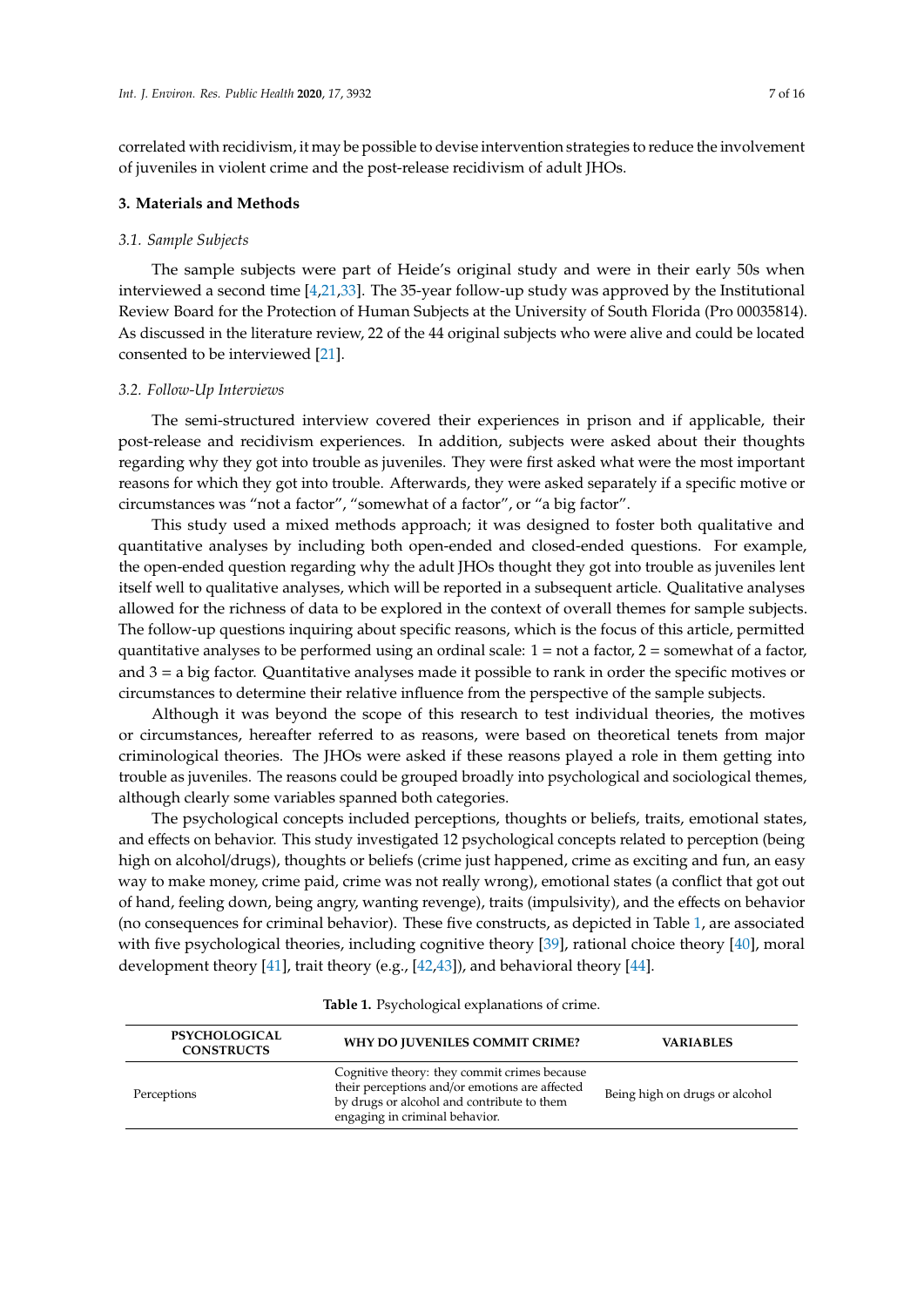<span id="page-7-0"></span>

| Thoughts or beliefs are related to<br>three psychological theories:<br>rational choice, cognitive theory,<br>and moral development theory.<br>Some of the variables noted herein | Rational choice theory: they commit crimes<br>because they believe that the expected benefits<br>outweigh the potential costs.                                                                                                                | An easy way to make money;<br>Crime paid                                          |  |  |
|----------------------------------------------------------------------------------------------------------------------------------------------------------------------------------|-----------------------------------------------------------------------------------------------------------------------------------------------------------------------------------------------------------------------------------------------|-----------------------------------------------------------------------------------|--|--|
|                                                                                                                                                                                  | Cognitive theory: they commit crimes because<br>they have irrational beliefs.<br>Moral Development Theory: they commit                                                                                                                        | Crime just happened; Crime as<br>exciting and fun                                 |  |  |
| can apply to more than one of<br>these theories.                                                                                                                                 | crimes because they have low moral<br>development.                                                                                                                                                                                            | Crime was not really wrong                                                        |  |  |
| <b>Emotional states</b>                                                                                                                                                          | Cognitive theory: they commit crimes because<br>their thoughts or beliefs affect their emotional<br>states that lead to criminal behavior.                                                                                                    | A conflict that got out of hand;<br>Feeling down; Being angry;<br>Wanting revenge |  |  |
| Traits                                                                                                                                                                           | Trait theory: they commit crimes because they<br>have certain personality traits. Psychopathy is<br>based on trait theory.                                                                                                                    | Acting impulsively                                                                |  |  |
| Effects on behavior                                                                                                                                                              | Behavioral Theory: they commit crimes<br>because of the consequences that follow<br>behavior. Positive reinforcement leads to a<br>reward; negative reinforcement removes an<br>aversive event; and punishment brings on a<br>negative event. | No consequences for past<br>delinquent behavior                                   |  |  |

**Table 1.** *Cont.*

The sociological concepts, as described in Table [2,](#page-8-0) included the societal influences that influenced a person to engage in criminal behavior. The nine sociological concepts explored in this study included tenets from subcultural theory (friends/peer pressure, gang involvement) [\[22](#page-14-1)[–25\]](#page-14-2), social disorganization theory (crime routine in the neighborhood) [\[26,](#page-14-3)[27\]](#page-14-4), strain theory (crime as a way to get material things one could not afford, needing money to buy drugs) [\[28](#page-14-5)[–32\]](#page-14-6), social control theory (little or nothing left to lose due to lack of societal bonds) [\[33\]](#page-14-7), routine activities theory (opportunity to commit crime presented itself) [\[38\]](#page-14-12), labeling theory (being labeled by society as a "bad kid") [\[34,](#page-14-8)[35\]](#page-14-9), and radical criminology theory (a way to get back at society) [\[36](#page-14-10)[,37\]](#page-14-11). Gang involvement was removed from the analysis after it was found that involvement in gangs by the JHOs was little to non-existent and had no relation to the homicidal involvement.

|                              | WHY JUVENILES COMMIT CRIMES?                                                                                                                                                                                                                                                             | <b>VARIABLES</b>                                                                              |  |
|------------------------------|------------------------------------------------------------------------------------------------------------------------------------------------------------------------------------------------------------------------------------------------------------------------------------------|-----------------------------------------------------------------------------------------------|--|
| <b>SOCIOLOGICAL THEORIES</b> |                                                                                                                                                                                                                                                                                          |                                                                                               |  |
| Subcultural                  | They have differences in values and beliefs;<br>they are influenced by the people with whom<br>they associate.                                                                                                                                                                           | Friends/peer pressure; Gang<br>involvement                                                    |  |
| Social disorganization       | They live in areas of the city where crime is<br>concentrated due to weak institutions<br>(churches, schools, social agencies), mobility,<br>diversity of residents, female-based households,<br>low income, welfare, and criminal role models.                                          | Crime was routine in<br>neighborhood                                                          |  |
| Strain                       | They do not have access to legitimate means to<br>achieve success because of their socioeconomic<br>status and do have opportunities to commit<br>crimes.                                                                                                                                | Crime was a way to get material<br>things one could not afford;<br>Needing money to buy drugs |  |
| Social control               | They do not have stakes in conformity; they<br>lack attachment to conventional others (parents,<br>teachers); they are not committed to or<br>involved in prosocial activities (school, work,<br>sports); and they do not endorse common<br>values with respect to law-abiding behavior. | Little or nothing left to lose                                                                |  |

**Table 2.** Sociological explanations of crime.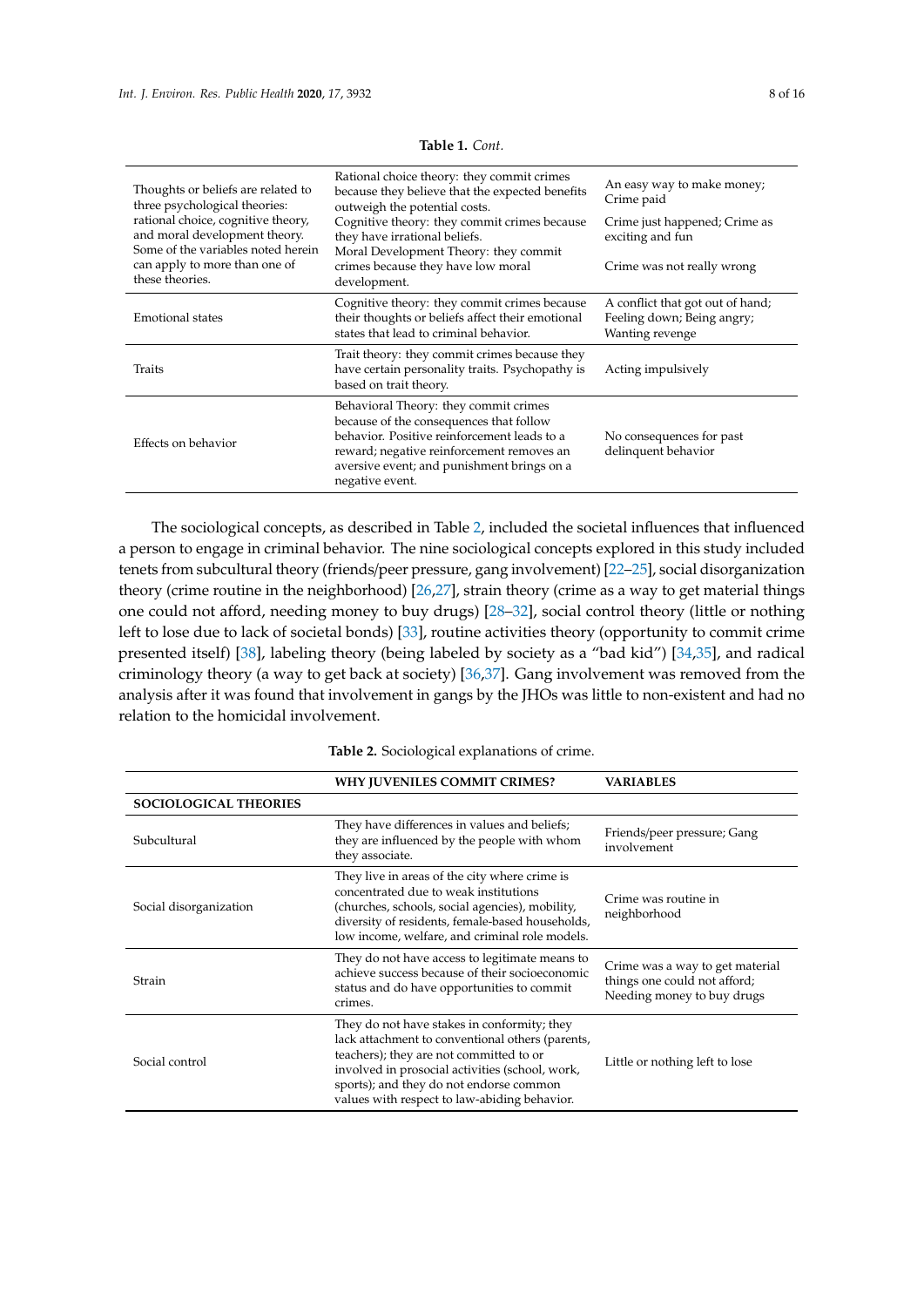<span id="page-8-0"></span>

|                              | WHY JUVENILES COMMIT CRIMES?                                                                                                                                                                                   | <b>VARIABLES</b>                         |  |
|------------------------------|----------------------------------------------------------------------------------------------------------------------------------------------------------------------------------------------------------------|------------------------------------------|--|
| <b>SOCIOLOGICAL THEORIES</b> |                                                                                                                                                                                                                |                                          |  |
| Labeling                     | They have been labeled as bad kids or<br>lawbreakers and act in accordance with the way<br>they believe they are perceived, creating a<br>self-fulfilling prophecy.                                            | Being labeled by society as a bad<br>kid |  |
| Conflict                     | They are poor and lack power so they commit<br>crimes due to class conflict and economic and<br>social inequities created by the rich and<br>powerful.                                                         | A way to get back at society             |  |
| Routine activities theory    | They are motivated to commit crimes, and do<br>so when they identify a suitable victim<br>(vulnerable person) and a lack of guardianship<br>(no one around, poor lighting conditions, lack<br>of supervision). | Opportunity just presented itself        |  |

**Table 2.** *Cont.*

With the removal of the gang variable, 20 variables were left. A few JHOs did not know or did not understand the meaning of four variables: opportunity presented itself ( $n = 1$ ), crime just happened  $(n = 1)$ , a conflict that got out of hand  $(n = 3)$ , and little or nothing left to lose  $(n = 1)$ . Their responses to these items were coded as missing data.

The interviews averaged 4.85 hours. In one case, the author was not able to cover the reasons for crime involvement due to time restrictions occasioned by the subject needing to get back to work. In a second case, the subject denied involvement in the murder and any other criminal activity. Accordingly, the final sample size consisted of 20 subjects.

#### *3.3. Data Analysis*

Demographic and prior record information is provided below for the 20 JHOs who participated in the follow-up study and provided information on the motives and circumstances involved in their criminal behavior, including murder or attempted murder. Thereafter, case-related characteristics are briefly presented, including the prison sentences imposed and the time served on the original murder charge. Post-release arrest data were reported for the 18 JHOs who were released. These 18 JHOs were categorized as successes or failures based on them being rearrested and returned to prison.

Cross-tabular analyses were used to test for significant differences in the variables related to the JHOs' reflections on the reasons for their criminal behavior as juveniles and post-release outcome. The 20 variables were dichotomized to indicate that (1) the tenet was not a big factor, or (2) the tenet was somewhat of a factor or a big factor. The significance level was set at *p* < 0.05. The Phi statistic was used to measure the strength of the association; the chi square risk estimate (odds ratio) was reported when the findings were significant. SPSS version 25 was used to conduct the analyses.

#### **4. Results**

## *4.1. Characteristics of JHOs and the Homicidal Incidents*

Sixty percent of the 20 JHOs interviewed approximately 35 years after their involvement in the homicidal incident were Black; the remaining 40% were White. Fifty percent lived in high-crime neighborhoods as juveniles. The boys ranged in age at the time of the murder or attempted murder from 14 to 17 years with an average age of 15.8 (SD = 0.8). Eighty-five percent of the JHOs had prior arrests; 40% had arrests for violent crimes. The number of prior arrests ranged from 0 to 16, averaged 4.4 (SD = 4.9,) and totaled 89 for the 20 sample subjects.

In eighty percent of the cases, the JHOs acted with one or more accomplices and the victim died. Seventy-five percent of the homicidal incidents were crime-related; the remaining 25% were conflict-related. In 55% of these incidents, the victims were strangers.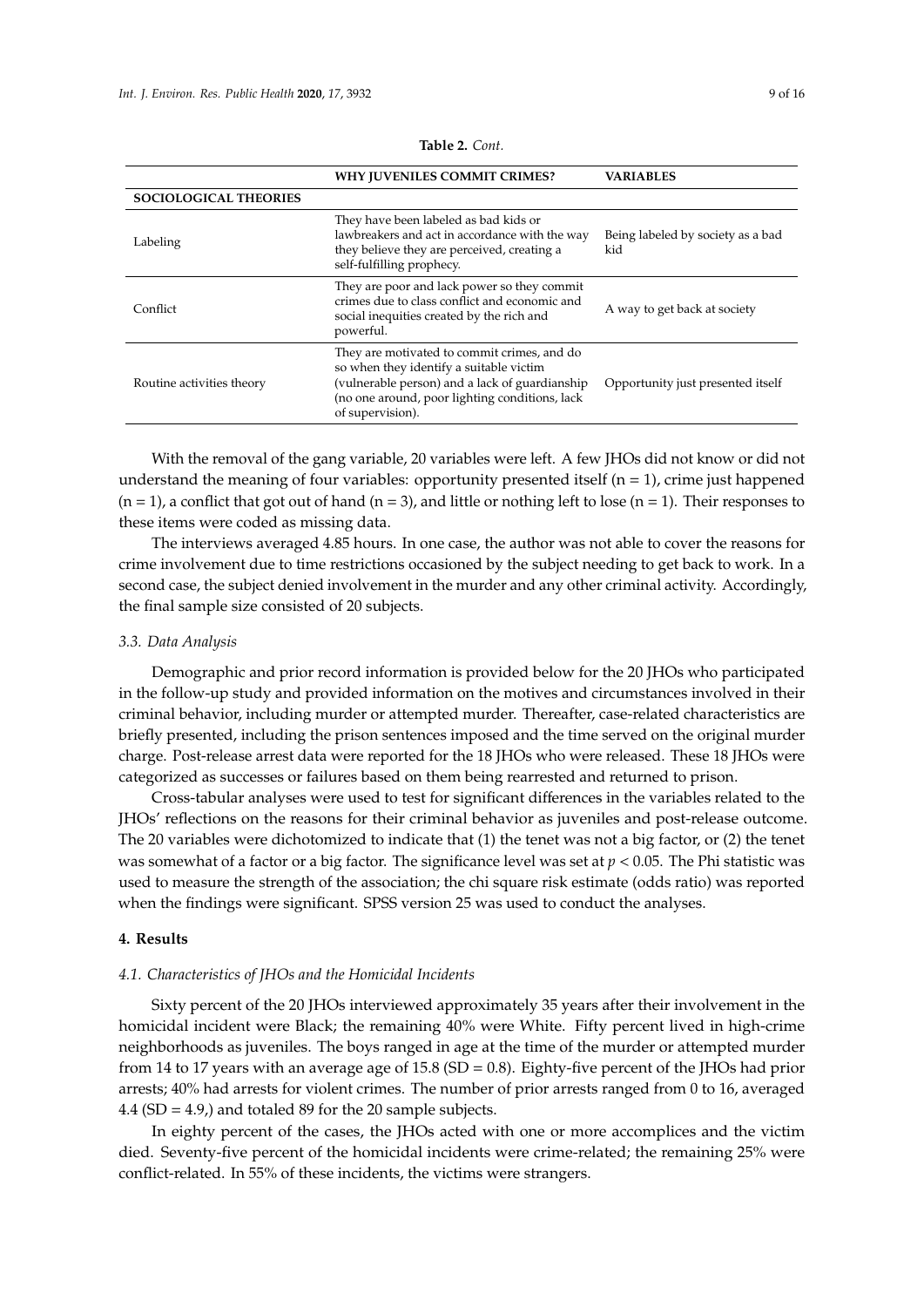Although 11 of the 20 JHOs were indicted for murder in the first-degree with many facing the death penalty, which was legal at the time, only four (20%) were convicted of that charge. More than half (55%) were convicted of second-degree murder, one was convicted of manslaughter (5%), and the remaining four (20%) were convicted of attempted murder.

Eighteen of the 20 sample participants were released during the 35-year period despite many having long sentences. The time served ranged from 25 to 421 months (35 years and 1 month) with an average of 151 months (12 years and 7 months) (SD = 119 months). Eleven (61%) of the JHOs served approximately from 2 to 9 years; the remaining seven (39%) served from 15 to 35 years.

# *4.2. Reasons for JHO's Involvement in Criminal and Lethal Behavior*

Table [3](#page-9-0) presents the percentages of JHOs who rated the individual reasons as not a factor, somewhat of a factor, and a big factor in their criminal and lethal behavior using the three-point scale described above. The means and ranks of all 20 variables are also depicted in this table. The top four variables rated by the JHOs as constituting "a big factor" in the JHOs' criminal involvement were friends/peer pressure, being high on alcohol and/or drugs, the crime "just happened," and crime was routine in their neighborhood. The five variables that were rated the lowest in terms of being a "big factor" in the reasons for the JHOs' criminal behavior were committing crime to get back at society, seeing their criminal behavior as not really wrong, lack of consequences from prior criminal behavior, trying to get back at someone, and needing money for alcohol and drugs.

<span id="page-9-0"></span>

| <b>Reasons</b>                   | Not a Factor | Somewhat<br>of a Factor | Big<br>Factor | Mean | Rank by Big<br>Factor (n of<br>Cases) | Not a Factor vs.<br>Somewhat/Big<br>Factor |
|----------------------------------|--------------|-------------------------|---------------|------|---------------------------------------|--------------------------------------------|
| Peers $(n = 20)$                 | $2(10\%)$    | $4(20\%)$               | 14 (70%)      | 2.60 | 1                                     | 2 v 18                                     |
| High $(n = 20)$                  | $4(20\%)$    | 5(25%)                  | 11(55%)       | 2.35 | $\overline{2}$                        | 4 v 16                                     |
| Just happened $(n = 19)$         | 5(26%)       | 3(16%)                  | 11(58%)       | 2.32 | $\overline{2}$                        | 5 v 14                                     |
| Crime routine $(n = 19)$         | 6(32%)       | 3(16%)                  | 10(53%)       | 2.21 | 3                                     | 6 v 13                                     |
| Exciting or fun $(n = 19)$       | 8(42%)       | $2(11\%)$               | 9(47%)        | 2.05 | $\overline{4}$                        | 8 v 11                                     |
| Strain $(n = 19)$                | 7(37%)       | 4(21%)                  | 8(42%)        | 2.05 | 5                                     | 7 v 12                                     |
| Labeled $(n = 18)$               | 8(44%)       | $2(11\%)$               | 8(44%)        | 2.00 | 5                                     | 8 v 10                                     |
| Conflict ( $n = 17$ )            | 7(41%)       | 3(18%)                  | 7(41%)        | 2.00 | 6                                     | 7 v 10                                     |
| Opportunity ( $n = 19$ )         | 7(37%)       | 5(26%)                  | 7(37%)        | 2.00 | 6                                     | 7 v 12                                     |
| Easy way $(n = 16)$              | 6(38%)       | 4(25%)                  | 6(38%)        | 2.00 | $\overline{7}$                        | 6 v 10                                     |
| Little to lose $(n = 17)$        | 8(47%)       | 2(12%)                  | 7(41%)        | 1.94 | 6                                     | 8y9                                        |
| Impulsive $(n = 18)$             | 8(44%)       | 4(22%)                  | 6(33%)        | 1.89 | 7                                     | 8 v 10                                     |
| Crime paid $(n = 19)$            | 9(47%)       | 4(21%)                  | 6(32%)        | 1.84 | 7                                     | $9 \text{ v } 10$                          |
| Feeling down $(n = 18)$          | 10(56%)      | 1(6%)                   | 7 (39%)       | 1.83 | 6                                     | 10 v 8                                     |
| Being angry ( $n = 20$ )         | 11(55%)      | $2(10\%)$               | 7(35%)        | 1.80 | 6                                     | 11 <sub>v</sub> 9                          |
| Money drugs $(n = 20)$           | 13(65%)      | $2(10\%)$               | 5(25%)        | 1.60 | 8                                     | 13 v 7                                     |
| No consequences $(n = 19)$       | 12(63%)      | 4(21%)                  | 3(16%)        | 1.53 | 10                                    | 12 v 7                                     |
| Revenge $(n = 20)$               | 14 (70%)     | $2(10\%)$               | $4(20\%)$     | 1.50 | 9                                     | 14 v 6                                     |
| Not really wrong $(n = 18)$      | 12(67%)      | 3(17%)                  | 3(17%)        | 1.50 | 10                                    | 12 v 6                                     |
| Get back at society ( $n = 18$ ) | 14 (78%)     | 1(6%)                   | 3(17%)        | 1.39 | 10                                    | 14 v 4                                     |

**Table 3.** Frequency, percent, mean and rank of the reasons for all 20 sample participants.

#### *4.3. Post-Release Failure of JHOs by Reasons for Criminal and Lethal Involvement*

Cross-tabular analyses were conducted to investigate if failure on post-release was related to the 20 reasons for the 18 sample participants who were released from prison. Given the small number of cases, Fisher's exact test values were reported, in addition to the chi square statistic, and were used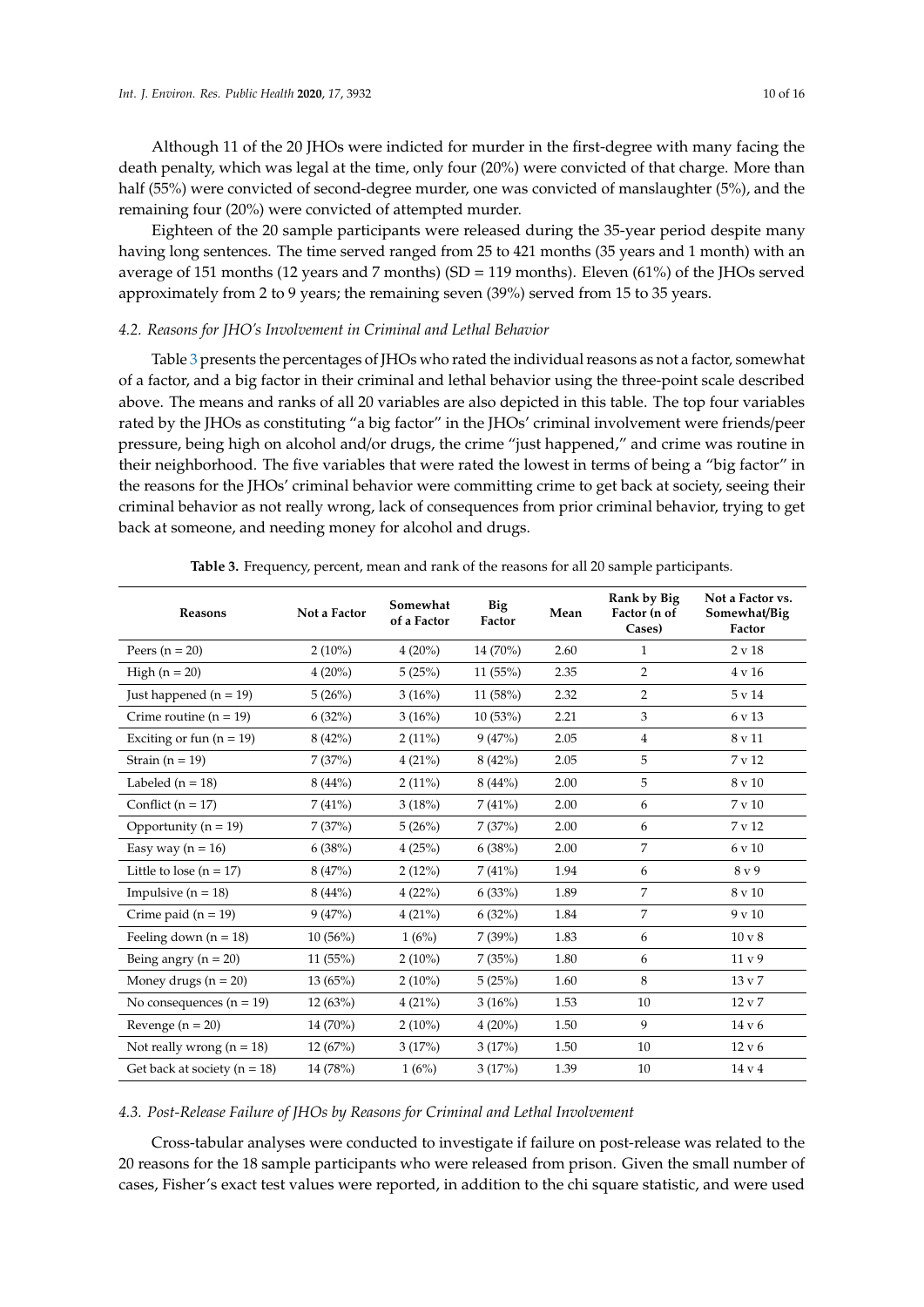to determine if the results were statistically significant. Two-sided tests were used because it was unknown how the reasons existing at the time that the JHOs were involved in homicidal incidents for would affect the post-release success, often many years later following their initial prison incarceration.

Two of the 20 variables were found to be significant. JHOs who reported that crime was routine in their neighborhood were significantly more likely to fail upon release into the community than JHOs for whom crime was not routine in their neighborhoods (chi square  $(1) = 6.199$ , Phi = 0.604,  $p = 0.013$ ; Fisher's exact test  $p = 0.028$ ). JHOs who said that they were involved in crime because the opportunity presented itself at the time were significantly more likely to be arrested and sent back to prison than the JHOs for whom the opportunity to engage in crime was not a factor (chi square  $(1) = 6.804$ , Phi = 0.633,  $p = 0.009$ ; Fisher's exact test  $p = 0.035$ ). The odds ratios for these two independent variables indicated that the JHOs who lived in neighborhoods where crime was routine and who engaged in crime because the opportunity presented itself were approximately 20 and 22.50 times more likely to be arrested post release and returned to prison, respectfully.

As noted in the literature review, Heide [\[21\]](#page-14-0) found earlier that returning to the old neighborhood was predictive of the post-release failure for this same sample; JHOs who returned to the old neighborhoods were 13.50 times more likely to fail. Accordingly, additional analyses were conducted to see if living in neighborhoods where crime was routine as juveniles was related to JHOs returning to the old neighborhoods after release from prison. Cross-tabular analyses revealed that JHOs who lived in neighborhoods where crime was routine as youths were significantly more likely to return to the old neighborhoods when they were released from prison than JHOs who did not live in crime-ridden neighborhoods (chi square (1) = 6.199, Phi =  $0.604$ ,  $p = 0.013$ ; Fisher's exact test  $p = 0.028$ ). The odds ratio indicated that the JHOs who lived in neighborhoods where crime was routine prior to their arrest for murder or attempted murder were 20 times more likely to return to these neighborhoods than the JHOs who did not grow up in this type of environment.

#### **5. Discussion**

To the author's knowledge, this research is the first follow-up recidivism study of juvenile homicide offenders that included interviews with juvenile homicide offenders three decades after their involvement in the murder or attempted murder. At the time of the author's second interview with the study participants, the JHOs were approximately 35 years older and were men in their early 50s with far more life experience. Moreover, this study is the only one to date that asked JHOs to reflect on the reasons that they engaged in criminal behavior that led to fatal or near fatal outcomes for their victims. Although the sample size was relatively small, several important findings emerged that warrant discussion particularly in the context of theoretical explanations for the JHOs' criminal involvement.

One factor stood out as the most important reason that the JHOs got into trouble. Seventy (70%) percent of the men identified friends/peer pressure as a big factor in their criminal involvement with 20% more indicating that it was somewhat of a factor. More than 50% of the JHOs rated as big factors getting high, the crime just happened and crime was routine in their neighborhood; when the category is broadened to include somewhat of a factor, the percentages rise to between 69% and 80%.

Although this study was not designed to test specific theories of crime, these four variables include both sociological and psychological tenets that are consistent with subcultural theory (delinquent peers) [\[22](#page-14-1)[–25\]](#page-14-2), social disorganization theory (crime-ridden neighborhoods) [\[26,](#page-14-3)[27\]](#page-14-4), and developmental psychology (taking responsibility) [\[41,](#page-14-15)[60](#page-15-5)[,61\]](#page-15-6). Consistently with the subcultural and social disorganization theories, the findings paint a picture of teens "hanging out" and getting high in neighborhoods where crime is routine. Although using drugs and alcohol is typically a social activity for juveniles, these substances have known psychological as well as biological effects that are often amplified in teens: they impair judgment, affect perception, and may have a disinhibiting effect [\[62\]](#page-15-7). Clearly, crime does not "just happen". However, when individuals are high, impaired by drugs and/or alcohol, associating with delinquent peers, and lacking in maturity, it may indeed seem that the crime just happened.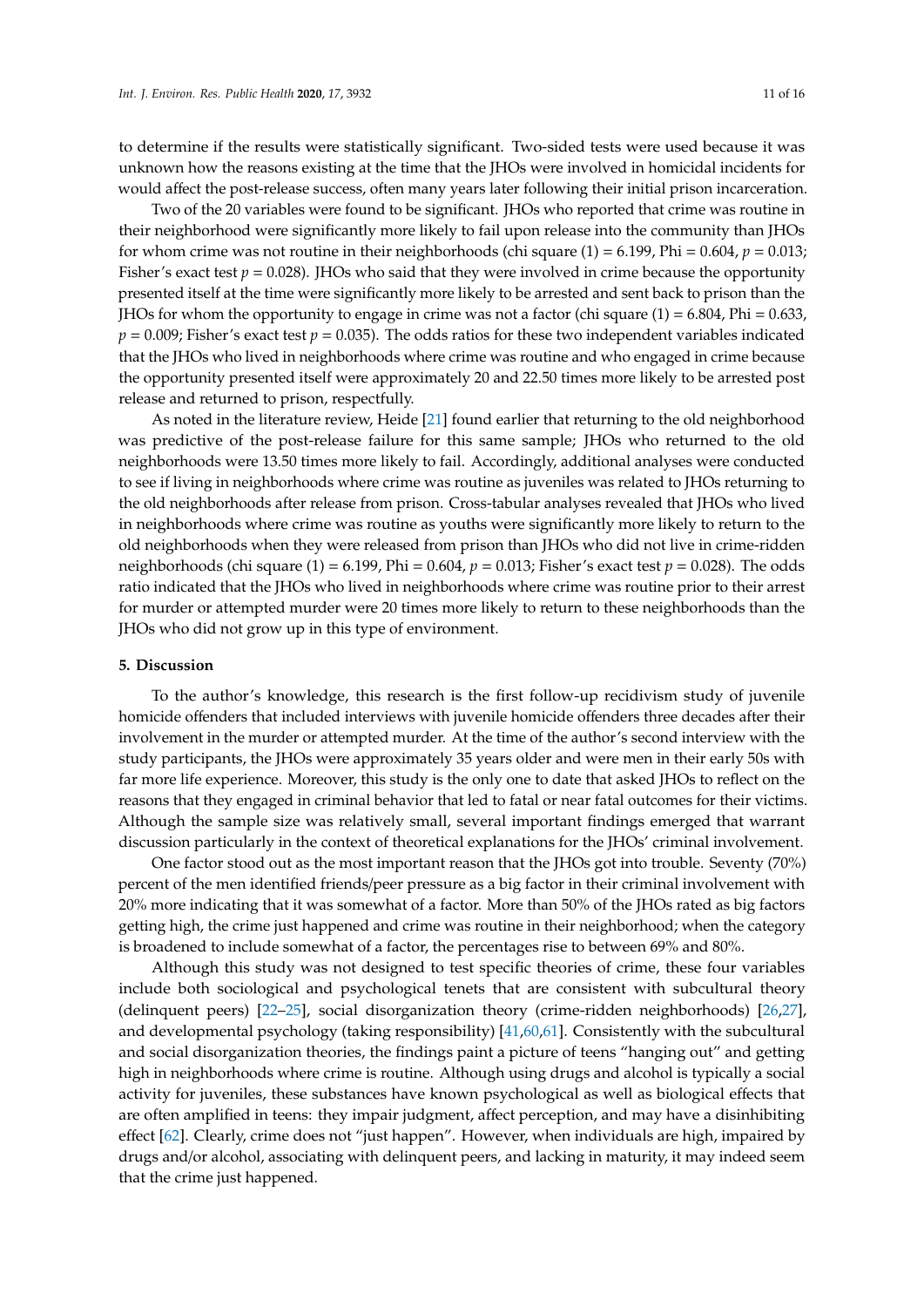These explanations on the surface may suggest that the adult JHOs have externalized blame for their conduct by attributing their criminal involvement to social processes, peers, crime-ridden neighborhoods, and drugs. For some study participants, the failure to take responsibility for their behavior as juveniles is accurate and remains true 35 years after their homicidal behavior. For other adult JHOs, it is an indication of their insight into the reasons that they got into trouble, including murder, as youths. This issue will be systematically explored in a forthcoming manuscript that will analyze the data pertinent to the JHOs' perceptions regarding their accountability for their homicidal involvement and their feelings about the victim(s) at two points in time: when interviewed as adolescents in prison and as adults in their early 50s. These data will provide information about three traits related to psychopathy, namely the failure to accept responsibility, the lack of remorse or guilt, and callousness/lack of empathy for the victim [\[43\]](#page-14-17). Examining data over time allows a preliminary assessment of the stability of these traits when present in JHOs.

Five factors were rarely identified by the men as big factors in their getting into trouble as juveniles: getting back at society, criminal behavior as not really wrong, not having consequences for prior criminal behavior, getting back at someone, and needing money for alcohol or drugs. The variables that were least likely to be endorsed as explanations tapped one concept in sociological theories, three in psychological theories, and one that spanned both. Getting back at society is consistent with radical criminology theory [\[36\]](#page-14-10). In contrast, believing that the crime was not really wrong, engaging in crime because of a lack of previous consequences for one's behavior, and getting back at someone are consistent with psychological explanations, including moral development theory [\[41\]](#page-14-15), cognitive theory [\[39\]](#page-14-13), and behavioral theory [\[44\]](#page-14-18). Needing money for drugs can be an indicator of strain theory [\[31\]](#page-14-28), behavioral theory (negative reinforcement to terminate an aversive physical and/or psychological condition, or positive reinforcement to bring on a positive state) [\[44\]](#page-14-18). To wit, few JHOs indicated that they participated in crime because they wanted to get back against society, because they did not see criminal behavior as really wrong, or because their criminal behavior had not been sanctioned in the past. Their remarks suggested that when "they did wrong," they were not thinking in societal terms, knew their behavior was wrong, and had received some sanctions from the juvenile justice system in the past. Few men indicated that they engaged in criminal behavior because they wanted to get back at someone, that is, to seek revenge. Interestingly, only 25% said that they engaged in criminal behavior to get money for drugs or alcohol. Many said that they had access to drugs through friends or made money by working.

Only one third of the adult JHOs identified that they "acted impulsively" as a big factor in their criminal behavior. However, more than half (55%) said it was somewhat of a factor or a big factor in their criminal involvement. Impulsivity is another trait of psychopathy [\[43\]](#page-14-17) and is a main factor in the self-control theory of crime, often referred to as the general theory of crime [\[63\]](#page-15-8). Interestingly, of the eight JHOs who were released and who identified acting impulsively as at least somewhat of a factor in their criminal behavior, four were successes and four were failures post-release. Clearly, no conclusions can be based on this small number of cases and more research on impulsivity and self-control with respect to JHOs is needed.

Given the small sample size, it is particularly meaningful to find that two variables, both from sociological explanations of crime, increased the likelihood of post-release failure. JHOs who lived in crime-ridden neighborhoods (social disorganization) [\[26,](#page-14-3)[27\]](#page-14-4) and who engaged in criminal behavior because they perceived that an opportunity was available to them (routine activities theory) [\[38\]](#page-14-12) were approximately 20 and 22.50 times more likely to be arrested post release and returned to prison, respectively. These findings are particularly illuminated by a subsequent analysis that found that JHOs who lived in neighborhoods where crime was routine prior to their arrest for murder or attempted murder were 20 times more likely to return to these neighborhoods than JHOs who did not grow up in this type of environment; JHOs who returned to the old neighborhoods were 13.5 times more likely to be sent back to prison [\[21\]](#page-14-0).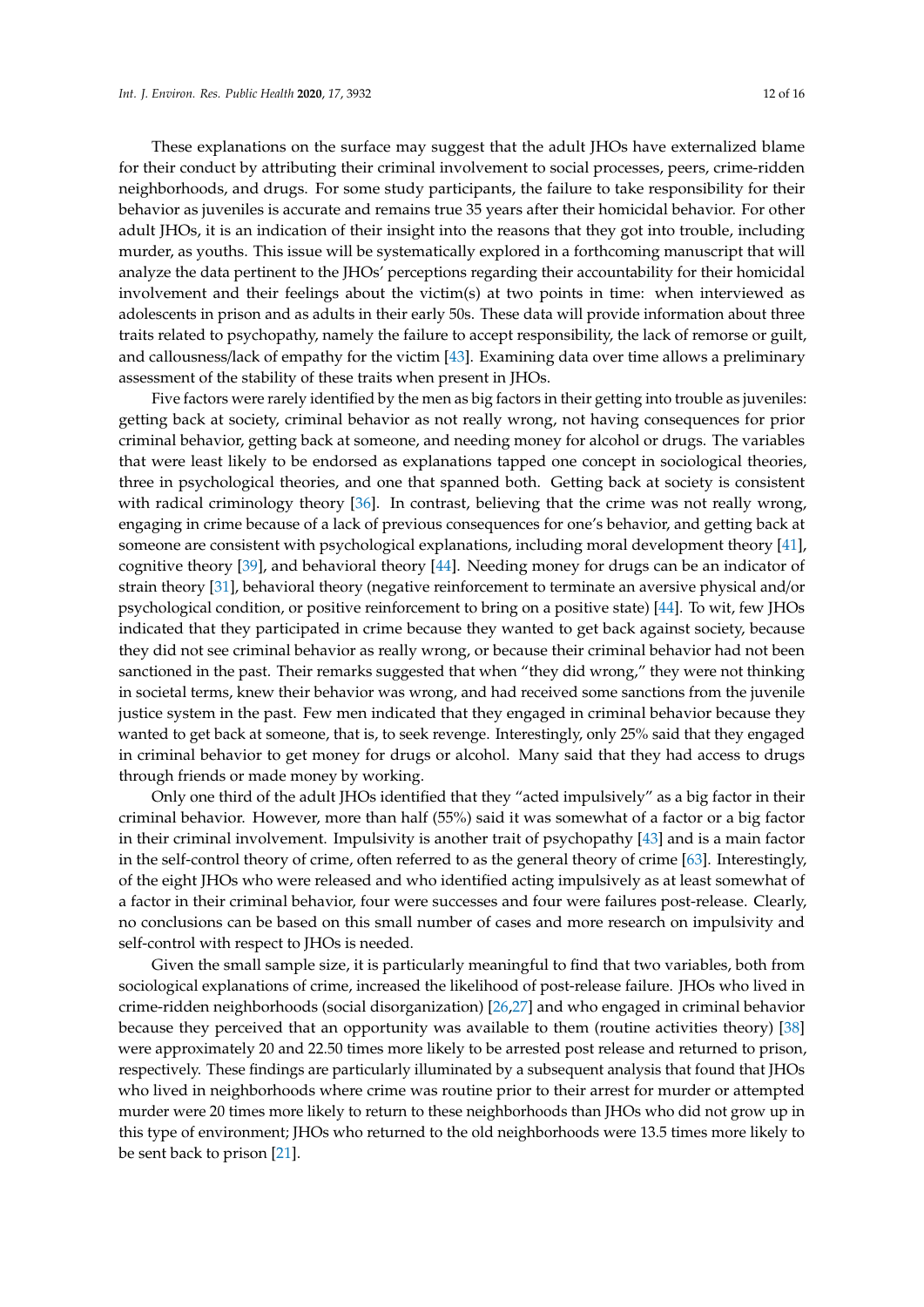# *Limitations of the Study and Directions for Future Research*

The qualitative and quantitative nature of this 35-year follow-up study of juvenile homicide offenders' reasons for involvement in criminal and lethal behavior was a noteworthy aspect of this research. The sample size of 20 is impressive for a study that spanned three decades and included half of the original sample subjects who were living and could be located. However, with that said, it was still small. The statistical power for the three chi square analyses that were significant was between 0.70 and 0.74, below the desired 0.80 power. Given the small sample size, the power achieved is unsurprising and was fairly close to the power standard preferred. Ideally, future studies should have larger samples, preferably of 100 subjects or more, to permit statistical analyses on multiple variables simultaneously.

This research was unique in that it asked JHOs as middle-aged men to reflect on their reasons for engaging in criminal and violent behavior as juveniles. It explored tenets of theoretical explanations of crime by asking the JHOs about their reasons for lawbreaking behavior. It would be valuable to do a more formal testing of the psychological and sociological theories given these preliminary findings. This study of JHOs was also unique in the length of its follow-up period. Clearly, a shorter follow-up period might be desirable, considering that 10 of the 59 sample subjects died within the 35-year period. A 20-year follow-up period would allow for maturational changes between those released before age 25 and those released after that time to be assessed in post-release success. A follow-up period of this length would enable the replication of findings that JHOs who served longer sentences are more likely to succeed than those who served shorter sentences [\[21](#page-14-0)[,49,](#page-14-22)[53,](#page-14-26)[55,](#page-15-0)[58\]](#page-15-3).

Interestingly, a 20-year sentence is recommended by developmental psychologist, James Garbarino, who has evaluated dozens of JHOs who were initially sentenced to LWOP following the U.S. Supreme Court's decision in *Miller v. Alabama* [\[10\]](#page-13-9). Based on his experience, Garbarino maintains that it takes this amount of time for the JHO to mature to the point that he is ready to recognize the need to change and to commit to, and engage in, a serious path to rehabilitation [\[64\]](#page-15-9).

## **6. Conclusions**

These findings, when taken as a group, clearly support the reasoning of the United States Supreme Court with respect to juvenile homicide offenders. As the Court noted, juveniles are much more likely than adults to be influenced by their peers and to be affected by the neighborhoods in which they life. Moreover, the results have direct implications for both prevention and intervention. They suggest that juveniles from crime-ridden neighborhoods need more adult supervision, safe places to go that provide alternatives to the streets such as a teen or recreational center, prosocial activities to engage in, and mentors. Parents, schools, churches, and other community organizations (e.g., Big Brothers and Big Sisters, the YMCA, Boys and Girls Club) need to help youths to take responsibility and to see themselves as accountable, and to provide evidence-based drug education programs.

JHOs in prison should be discouraged from returning to the old neighborhoods, particularly if their former homes were in communities where crime was common, and from associating with their old friends. They should be helped to find alternative placements in transitional housing in locales where they do not have friends involved in lawbreaking and using drugs. During their incarceration, JHOs should participate in re-entry programming that includes decision making and accountability. In addition, participation in evidence-based drug education programs should be mandatory if the individual used drugs prior to their confinement in prison.

Programs like the one suggested do exist. In Florida, the Community Transition Program (CTP) located at the Everglades Correctional Institution in Miami has a Lifers' Program. Most of the men in this program have been convicted of murder; all have served at least 20 years in prison. Inmates are sent to this program, which has been run by Dr. Regina Shern for more than two decades, by the Florida Commission on Offender Review, formerly the Florida Parole Commission. Over its 24-year history, approximately 400 men have been released from CTP. The program has a 96% success rate. In closing, it needs to be remembered that some JHOs do succeed. The challenge is to provide the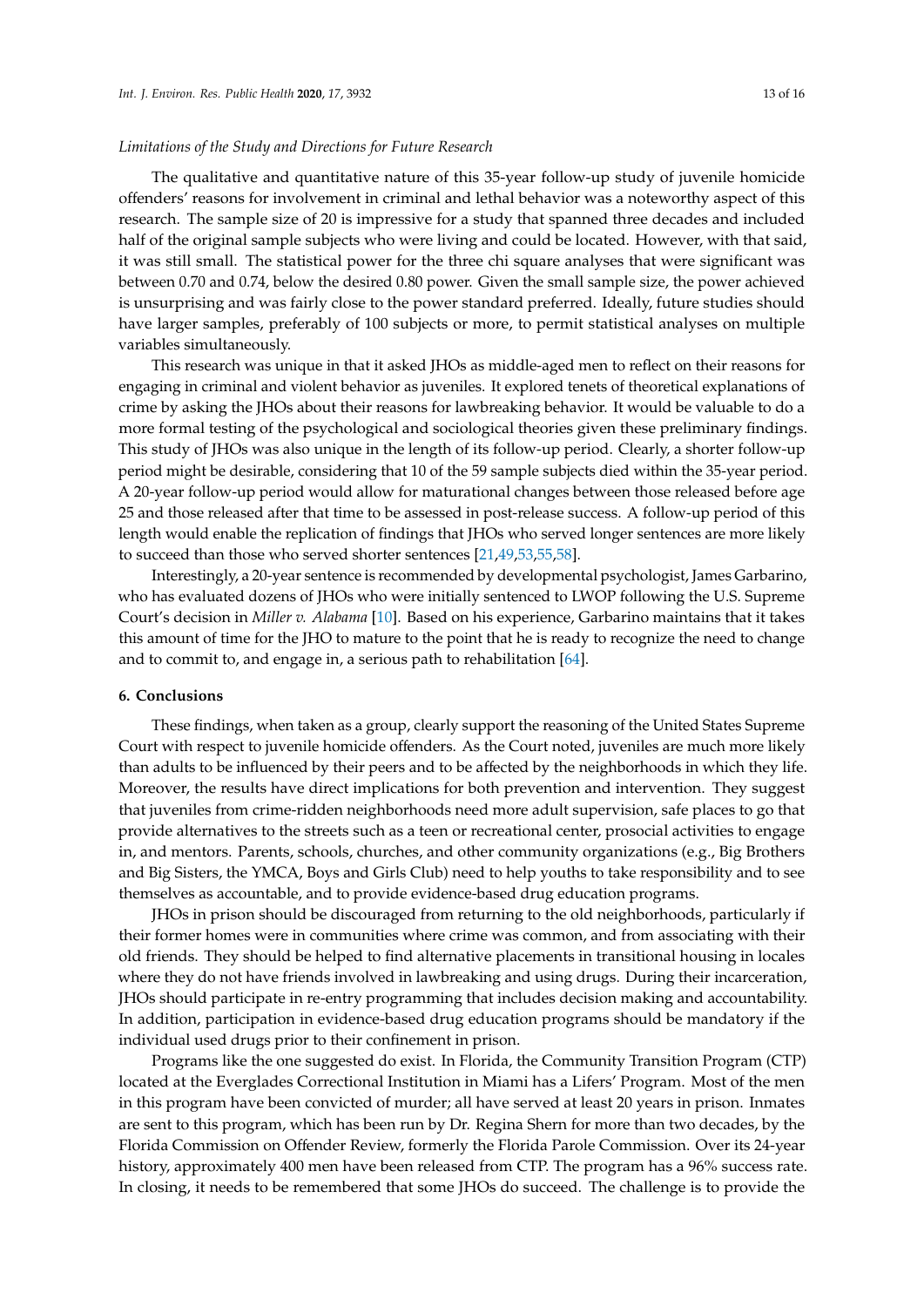assistance to help others do the same. At the same time, research is critically needed to determine if it is indeed possible to identify, in the words of the United States Supreme Court, "those rare children whose crimes reflect permanent incorrigibility" [\[12\]](#page-13-11).

**Funding:** This research received no external funding; it was supported, however, by a Creative Scholarship Grant, an internal grant awarded by the University of South Florida.

**Acknowledgments:** The author would like to thank Wesley Jennings for consulting with the author on the data analysis and Norair Khachatryan, M.A. for his assistance in coding some of the data set used in this study.

**Conflicts of Interest:** The author declares no conflicts of interest.

# **References**

- <span id="page-13-0"></span>1. Zimring, F.E. American youth violence—A cautionary tale. *Crime Justice* **2013**, *42*, 265–298. [\[CrossRef\]](http://dx.doi.org/10.1086/670399)
- <span id="page-13-1"></span>2. Heide, K.M. A taxonomy of murder: Motivational dynamics behind the homicidal acts of adolescents. *Justice Issues* **1986**, *1*, 3–19.
- <span id="page-13-2"></span>3. Nettler, G. *Killing One Another*; Anderson Publishing Company: Cincinnati, OH, USA, 1982.
- <span id="page-13-3"></span>4. Heide, K.M. *Young Killers: The Challenge of Juvenile Homicide*; Sage Publications: Thousand Oaks, CA, USA, 1999.
- <span id="page-13-4"></span>5. Dilulio, J.J. The coming of the super-predators. *Wkly. Stand.* **1995**, *1*, 23–30. Available online: https://[www.](https://www.washingtonexaminer.com/weekly-standard/the-coming-of-the-super-predators) washingtonexaminer.com/weekly-standard/[the-coming-of-the-super-predators](https://www.washingtonexaminer.com/weekly-standard/the-coming-of-the-super-predators) (accessed on 30 April 2020).
- <span id="page-13-5"></span>6. Ewing, C.P. *When Children Kill*; Lexington Books: Lexington, MA, USA, 1990.
- <span id="page-13-6"></span>7. Fox, J.A. *Trends in Juvenile Violence*; U.S. Department of Justice, Bureau of Justice Statistic: Washington, DC, USA, 1996. Available online: https://[www.bjs.gov](https://www.bjs.gov/content/pub/pdf/tjvfox.pdf)/content/pub/pdf/tjvfox.pdf (accessed on 30 April 2020).
- <span id="page-13-7"></span>8. *Roper v. Simmons,* 543 U.S. 551. 2005. Available online: https://[supreme.justia.com](https://supreme.justia.com/cases/federal/us/543/551/)/cases/federal/us/543/551/ (accessed on 1 June 2020).
- <span id="page-13-8"></span>9. *Graham v. Florida*, 560 U.S. 48. 2010. Available online: https://[supreme.justia.com](https://supreme.justia.com/cases/federal/us/560/48/)/cases/federal/us/560/48/ (accessed on 1 June 2020).
- <span id="page-13-9"></span>10. *Miller v. Alabama*, 132 S. Ct. 2455. 2012. Available online: https://[www.supremecourt.gov](https://www.supremecourt.gov/opinions/11pdf/10-9646g2i8.pdf)/opinions/11pdf/10- [9646g2i8.pdf](https://www.supremecourt.gov/opinions/11pdf/10-9646g2i8.pdf) (accessed on 1 June 2020).
- <span id="page-13-10"></span>11. *Montgomery v. Alabama*, 136 S. Ct. 718. 2016. Available online: https://[www.supremecourt.gov](https://www.supremecourt.gov/opinions/15pdf/14-280_3204.pdf)/opinions/ 15pdf/[14-280\\_3204.pdf](https://www.supremecourt.gov/opinions/15pdf/14-280_3204.pdf) (accessed on 1 June 2020).
- <span id="page-13-11"></span>12. *Tatum v. Arizona*, 580 U.S. 2016. Available online: https://[www.supremecourt.gov](https://www.supremecourt.gov/opinions/16pdf/15-8850_h315.pdf)/opinions/16pdf/15-8850\_ [h315.pdf](https://www.supremecourt.gov/opinions/16pdf/15-8850_h315.pdf) (accessed on 30 April 2020).
- <span id="page-13-12"></span>13. Fox, J.A. The dean of death. *USA Today*. 11 April 1995, p. A1. Available online: https://[web.northeastern.edu](https://web.northeastern.edu/jfox/pdfs/speaking%20brochure.pdf)/ jfox/pdfs/[speaking%20brochure.pdf](https://web.northeastern.edu/jfox/pdfs/speaking%20brochure.pdf) (accessed on 1 June 2020).
- <span id="page-13-13"></span>14. Federal Bureau of Investigation. *Uniform Crime Reports 1994-1996*; United States Government Printing Office: Washington, DC, USA, 1995–1997.
- <span id="page-13-14"></span>15. Federal Bureau of Investigation. Uniform Crime Reports 1997–2018. Available online: https://[www.fbi.gov](https://www.fbi.gov/services/cjis/ucr/publications)/ services/cjis/ucr/[publications](https://www.fbi.gov/services/cjis/ucr/publications) (accessed on 30 April 2020).
- <span id="page-13-15"></span>16. Spooner, K.; Vaughn, M.S. Sentencing juvenile homicide offenders: A 50-state survey. *Va. J. Crim. Law* **2016**, *5*, 130. Available online: https://heinonline.org/HOL/[LandingPage?handle](https://heinonline.org/HOL/LandingPage?handle=hein.journals/virjcr5&div=9&id=&page=)=hein.journals/virjcr5&div=9& id=[&page](https://heinonline.org/HOL/LandingPage?handle=hein.journals/virjcr5&div=9&id=&page=)= (accessed on 30 April 2020).
- <span id="page-13-16"></span>17. Trahos, P. From homicidal youths to reformed adults: Parole hearing procedures for juvenile homicide offenders in Diatchenko v. District Attorney for the Suffolk District. *BCJL Soc. Justice* **2016**, *36*, 52–63. Available online: https://[lawdigitalcommons.bc.edu](https://lawdigitalcommons.bc.edu/cgi/viewcontent.cgi?article=1097&context=jlsj)/cgi/viewcontent.cgi?article=1097&context=jlsj (accessed on 30 April 2020).
- <span id="page-13-17"></span>18. Quast, S.C. Reasonable minds may differ: The application of Miller and Graham to consecutive sentences for juvenile offenders in Graham to consecutive sentences for juvenile offenders in Missouri. *Mo. Law Rev.* **2018**, *83*, 835–860. Available online: https://[scholarship.law.missouri.edu](https://scholarship.law.missouri.edu/mlr/vol83/iss3/11)/mlr/vol83/iss3/11 (accessed on 30 April 2020).
- <span id="page-13-18"></span>19. Tikhomirov, A. A meaningful opportunity for release: Graham and Miller applied to de facto sentences of life without parole for juvenile offenders. *BCL Rev. II* **2019**, *60*, 332–349. Available online: [https:](https://lawdigitalcommons.bc.edu/bclr/vol60/iss9/23) //[lawdigitalcommons.bc.edu](https://lawdigitalcommons.bc.edu/bclr/vol60/iss9/23)/bclr/vol60/iss9/23 (accessed on 30 April 2020).
- <span id="page-13-19"></span>20. Davis v. Mississippi, 2020. Petition for a Writ of Certiorari. Available online: https://[www.macarthurjustice.](https://www.macarthurjustice.org/wp-content/uploads/2018/07/Davis-v-Mississippi.pdf) org/wp-content/uploads/2018/07/[Davis-v-Mississippi.pdf](https://www.macarthurjustice.org/wp-content/uploads/2018/07/Davis-v-Mississippi.pdf) (accessed on 30 April 2020).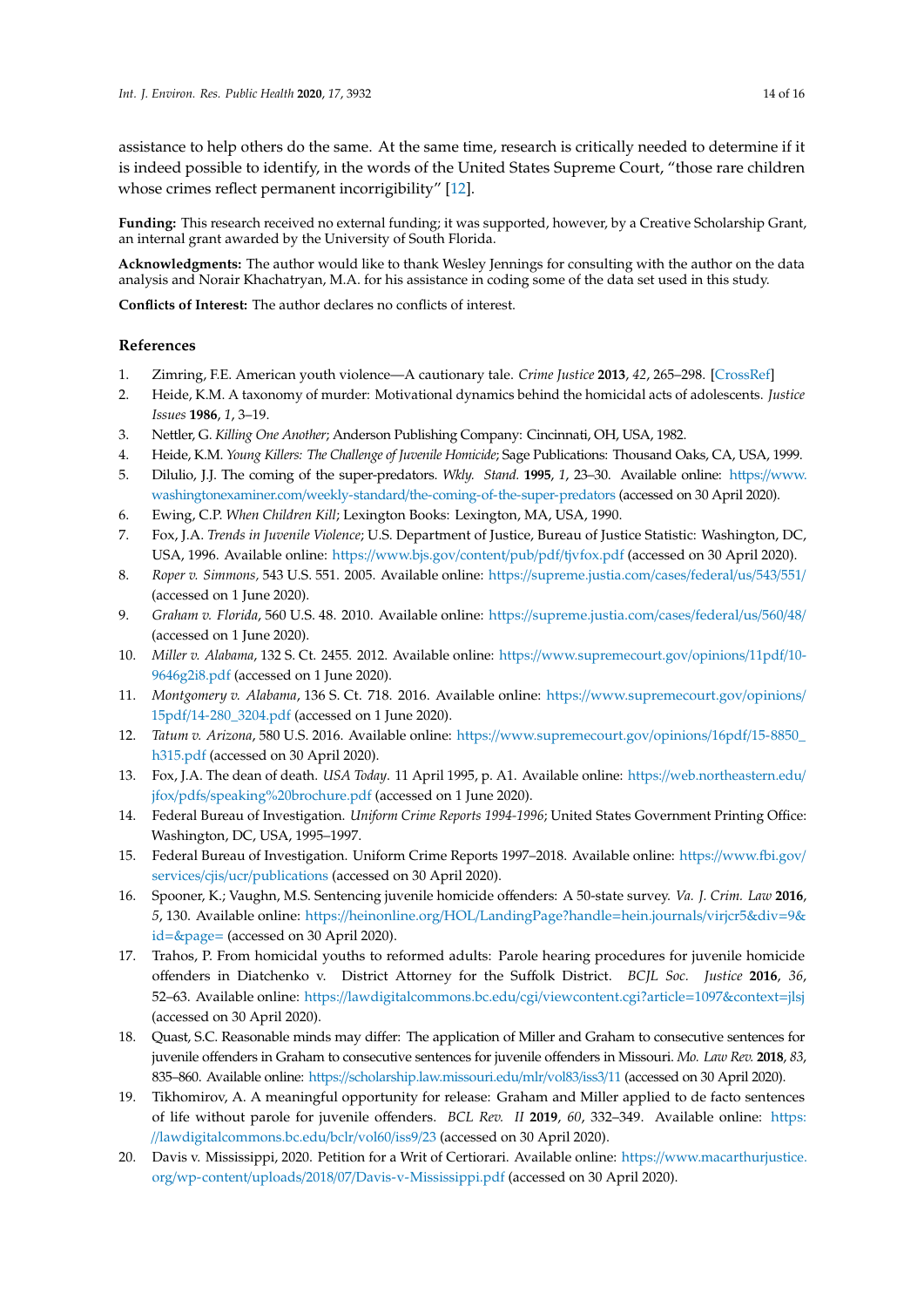- <span id="page-14-0"></span>21. Heide, K.M. Juvenile homicide offenders: A 35-year-follow-up study. *Behav. Sci. Law* **2019**, *3*, 493–511. [\[CrossRef\]](http://dx.doi.org/10.1002/bsl.2426)
- <span id="page-14-1"></span>22. Miller, W.B. Lower class culture as a generating milieu of gang delinquency. *J. Soc. Issues* **1958**, *14*, 5–19. [\[CrossRef\]](http://dx.doi.org/10.1111/j.1540-4560.1958.tb01413.x)
- 23. Wolfgang, M.E.; Ferracuti, F. *The Subculture of Violence*; Sage: Beverly Hills, CA, USA, 1982.
- 24. Sutherland, E.H. *Principles of Criminology*; J.B. Lippincott: Philadelphia, PA, USA, 1939.
- <span id="page-14-2"></span>25. Anderson, E. *Code of the Street: Decency, Violence, and the Moral Life of the Inner City*; Norton: New York, NY, USA, 1999.
- <span id="page-14-3"></span>26. Shaw, C.R.; McKay, H.D. *Social Factors in Juvenile Delinquency*; University of Chicago Press: Chicago, IL, USA, 1931.
- <span id="page-14-4"></span>27. Shaw, C.R. *Juvenile Delinquency and Urban. Areas*; University of Chicago Press: Chicago, IL, USA, 1942.
- <span id="page-14-5"></span>28. Merton, R.K. Social structure and anomie. *Am. Sociol. Rev.* **1938**, *3*, 672–682. [\[CrossRef\]](http://dx.doi.org/10.2307/2084686)
- 29. Cohen, A.K. *Delinquent Boys: The Culture of the Gang*; Free Press: New York, NY, USA, 1955.
- 30. Cloward, R.A.; Ohlin, L.E. *Delinquency and Opportunity: A Theory of Delinquent Gangs*; Free Press: New York, NY, USA, 1960.
- <span id="page-14-28"></span>31. Agnew, R. *Why Do Criminals O*ff*ender: A General Theory of Crime and Delinquency*; Roxbury: Los Angeles, CA, USA, 2005.
- <span id="page-14-6"></span>32. Messner, S.F.; Rosenfeld, R. *Crime and the American Dream*; Wadsworth: Belmont, CA, USA, 2001.
- <span id="page-14-7"></span>33. Hirschi, T. *Causes of Delinquency*; U of California Press: Berkeley, CA, USA, 1969.
- <span id="page-14-8"></span>34. Becker, H. *Outsiders: Studies in the Sociology of Deviance*; Free Press of Glencoe: New York, NY, USA, 1963.
- <span id="page-14-9"></span>35. Lemert, E.M. *Social Pathology: A Systematic Approach to the Theory of Sociopathic Behavior*; McGraw-Hill: New York, NY, USA, 1951.
- <span id="page-14-10"></span>36. Lynch, M.J.; Groves, W.B. *A Primer in Radical Criminology*, 2nd ed.; Harrow and Heston: New York, NY, USA, 1989.
- <span id="page-14-11"></span>37. Platt, A. *The Child. Savers: The Invention of Delinquency*; University of Chicago Press: Chicago, IL, USA, 1977.
- <span id="page-14-12"></span>38. Cohen, L.E.; Felson, M. Social Change and Crime Rate Trends A Routine Activity Approach. *Am. Sociol. Rev.* **1979**, *44*, 588–608. [\[CrossRef\]](http://dx.doi.org/10.2307/2094589)
- <span id="page-14-13"></span>39. Ellis, A. *Reason and Emotion in Psychotherapy: A Comprehensive Method of Treating Human Disturbances*; Carol Publishing Group: Secaucus, NJ, USA, 1962.
- <span id="page-14-14"></span>40. Cornish, D.; Clarke, R. (Eds.) *The Reasoning Criminal: Rational Choice Perspectives on O*ff*ending*; Springer: New York, NY, USA, 1986.
- <span id="page-14-15"></span>41. Reimer, J.; Paolitto, D.P.; Hersch, R.H. *Promoting Moral Growth from Piaget to Kohlberg*; Waveland Press: Long Grove, IL, USA, 1979.
- <span id="page-14-16"></span>42. Eysenck, H. *Crime and Personality*; Routledge and Kegan Paul: London, UK, 1964.
- <span id="page-14-17"></span>43. Hare, R.D. *Without Conscience: The Disturbing World of the Psychopaths Among Us*; Guilford Press: New York, NY, USA, 1999.
- <span id="page-14-18"></span>44. Skinner, B.F. *About Behaviorism*; Knopf: New York, NY, USA, 1974.
- <span id="page-14-19"></span>45. Heide, K.M. *Understanding Parricide: When Sons and Daughters Kill Parents*; Oxford University Press: New York, NY, USA, 2013.
- <span id="page-14-20"></span>46. Khachatryan, N.; Heide, K.M.; Hummel, E.V.; Chan, H.C. Juvenile sexual homicide offenders: Thirty-year follow-up investigation. *Int. J. O*ff*ender Ther. Comp. Criminol.* **2016**, *60*, 247–264. [\[CrossRef\]](http://dx.doi.org/10.1177/0306624X14552062) [\[PubMed\]](http://www.ncbi.nlm.nih.gov/pubmed/25245207)
- 47. Myers, W.C.; Eggleston, C.F.; Smoak, P. A media-inspired juvenile sexual homicide offender 13 years later. *J. Forensic Sci.* **2003**, *48*, 1385–1390. [\[CrossRef\]](http://dx.doi.org/10.1520/JFS2002417) [\[PubMed\]](http://www.ncbi.nlm.nih.gov/pubmed/14640290)
- <span id="page-14-21"></span>48. Myers, W.C.; Chan, H.C.; Lazarou, E. Sexual sadism, psychopathy, and recidivism in juvenile sexual murderers. *J. Investig. Psychol. O*ff*ender Profiling* **2009**, *7*, 49–58. [\[CrossRef\]](http://dx.doi.org/10.1002/jip.113)
- <span id="page-14-22"></span>49. Caudill, J.W.; Trulson, C.R. The hazards of premature release: Recidivism outcomes of blended-sentenced juvenile homicide offenders. *J. Crim. Justice* **2016**, *45*, 219–227. [\[CrossRef\]](http://dx.doi.org/10.1016/j.jcrimjus.2016.05.009)
- <span id="page-14-24"></span>50. Hagan, M.P. An analysis of adolescent perpetrators of homicide and attempted homicide upon return to the community. *Int. J. O*ff*ender Ther. Comp. Criminol.* **1997**, *41*, 250–259. [\[CrossRef\]](http://dx.doi.org/10.1177/0306624X97413004)
- <span id="page-14-27"></span>51. Trulson, C.R.; Caudill, J. Juvenile homicide offender recidivism. *J. Crim. Psychol.* **2017**, *7*, 93–104. [\[CrossRef\]](http://dx.doi.org/10.1108/JCP-11-2016-0038)
- <span id="page-14-25"></span>52. Trulson, C.R.; Caudill, J.W.; Haerle, D.R.; DeLisi, M. Cliqued up: The postincarceration recidivism of young gang-related homicide offenders. *Crim. Justice Rev.* **2012**, *37*, 174–190. [\[CrossRef\]](http://dx.doi.org/10.1177/0734016811434531)
- <span id="page-14-26"></span>53. Trulson, C.R.; Haerle, D.R.; Caudill, J.W.; DeLisi, M. *Lost Causes: Blended Sentencing, Second Chances, and the Texas Youth Commission*; University of Texas Press: Austin, TX, USA, 2016.
- <span id="page-14-23"></span>54. Vries, A.M.; Liem, M. Recidivism of juvenile homicide offenders. *Behav. Sci. Law* **2011**, *29*, 483–498. [\[CrossRef\]](http://dx.doi.org/10.1002/bsl.984)